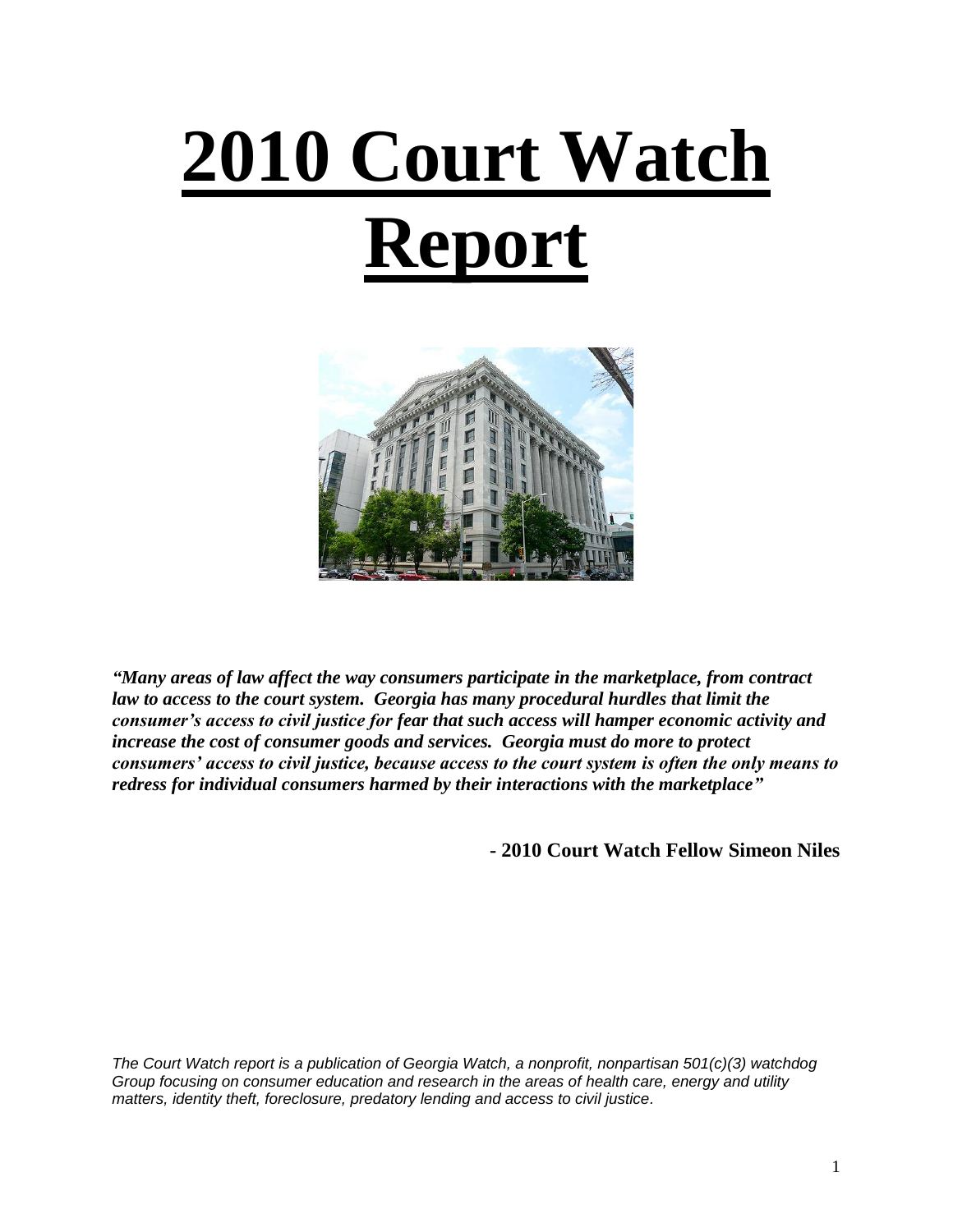This report derives from decisions from the Supreme Court of Georgia. The Supreme Court of Georgia is the highest court in the state and reviews the decisions of both the state trial courts and the Court of Appeals. The Supreme Court exercises discretionary authority, declining or accepting applications for review as it sees fit, and any decisions of the Supreme Court are binding in all state courts.

The Supreme Court of Georgia was expanded in 1945 to seven members. Currently, they are: Chief Justice Carol Hunstein, Presiding Justice George Carley, and Justices Robert Benham, Hugh Thompson, P. Harris Hines, Harold Melton, and David Nahmias.

The Supreme Court faces the important task of correcting errors that occur in court proceedings throughout the state. Appeals may be based on a wide array of legal issues and frequently address many disparate points of law. It is thanks to this variety and their privileged role in our democratic system of government that the appellate courts enjoy great latitude to craft the development of the laws of the State of Georgia.

Due to the constant interplay between the legislature and judiciary, laws affecting the rights of consumers and regular citizens confronted with debt, foreclosure, or injury are in continuous flux. Unfortunately, even though these opinions are matters of public record, their manner of presentation is often too specialized for the general public and their import either too specific or simply understated.

The cases included in this report are divided into two sections: Access to Civil Justice—opinions which either expanded or reduced consumer access to be heard in court, usually due to procedural or evidentiary hurdles, and Developments in Consumer Law—changes in what the law is as it pertains to a variety of consumer situations. Each case also has an indicator as to whether it was a "consumer win" or a "consumer loss." This year we have also included a Glossary of Terms for ease in understanding the legal terminology used in the case summaries.

The report was compiled and written by Simeon Niles, a 2011 JD/MPH graduate of Emory University School of Law. The report was edited by a six person advisory committee:

*Mark Budnitz Professor of Law, Georgia State University College of Law*

*Kimberly Charles Attorney, Atlanta Legal Aid Society*

*Danny Orrock Attorney, Crawford Media Services* *Angela Riccetti Attorney, Atlanta Legal Aid Society*

*Wingo Smith Attorney, Georgia Legal Services*

*Ashley Wilson Staff Attorney, Georgia Watch*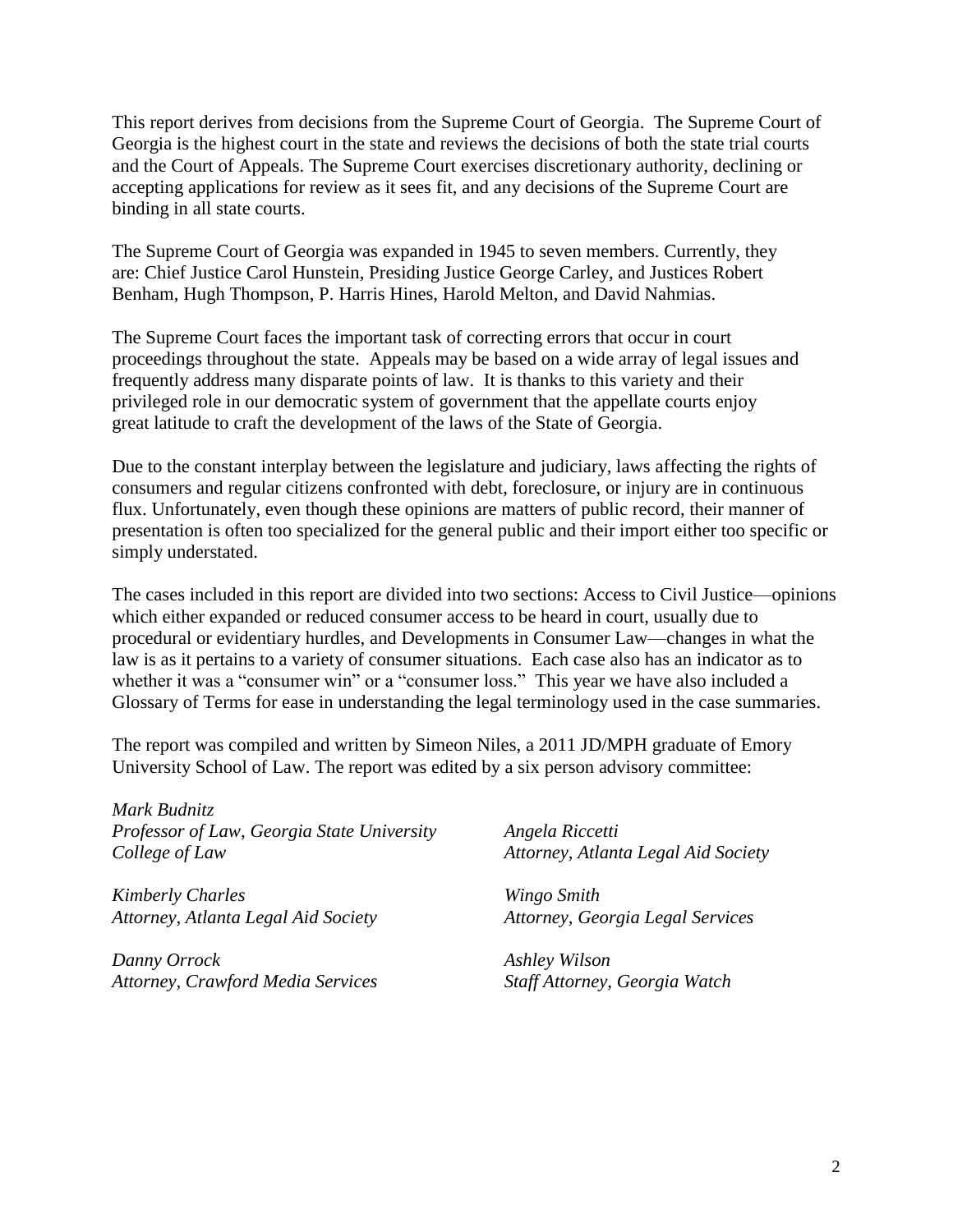

- **Setlock v. Setlock, 286 Ga. 384 (Jan. 25, 2010)**
- **Broda v. Dziwura, 286 Ga. 507 (Feb. 8, 2010)**
- **Atlanta Oculoplastic Surgery v. Nestlehutt, 286 Ga. 731 (March 22, 2010)**
- **Schorr v. Countrywide Home Loans, 287 Ga. 570 (July 12, 2010)**
- **Newell Recycling of Atlanta v. Jordan Jones and Goulding, 288 Ga. 236 (November 22, 2010)**
- **Holmes v. Grubman, 287 Ga. 149 (Feb. 8, 2010)**
- **American Lien Fund v. Dixon, 286 Ga. 562 (March 1, 2010)**
- **Southstar Energy Services v. Ellison, 286 Ga. 709 (March 15, 2010)**
- **World Harvest Church v. GuideOne Mutual Ins. Co. (May 3, 2010)**
- **Fidelity National Title Insurance Co. v. Keyingham Investments, 288 Ga. 312 (October 18, 2010)**

## *Consumer LOSSES*

- **Gliemmo v. Cousineau, 287 Ga. 7 (March 15, 2010), reaffirmed by, Watkins v. Anegundi, 287 Ga. 133 (March 29, 2010)**
- **Smith v. Baptiste, 287 Ga. 23 (March 15, 2010)**
- **Walker v. Cromartie, 287 Ga. 511 (June 28, 2010)**
- **Windsor v. City of Atlanta, 287 Ga. 334 (June 28, 2010)**
- **Deen v. Stevens, 287 Ga. 597 (July 23, 2010)**
- **State Auto Property & Casualty Co. v. Matty, 286 Ga. 611 (March 1, 2010)**
- **Reynolds v. Infinity General Ins. Co., 287 Ga. 86 (March 15, 2010)**
- **State ex rel. Doyle v. Frederick J. Hanna & Assocs., 287 Ga. 289 (June 7, 2010)**
- **Anthony v. American General Financial Services, 287 Ga. 289 (June 28, 2010)**
- **State Farm Mutual Automobile Insurance Co. v. Adams, 288 Ga. 315 (November 30, 2010); American International South Insurance Co. v. Floyd, 288 Ga. 322 (November 30, 2010)**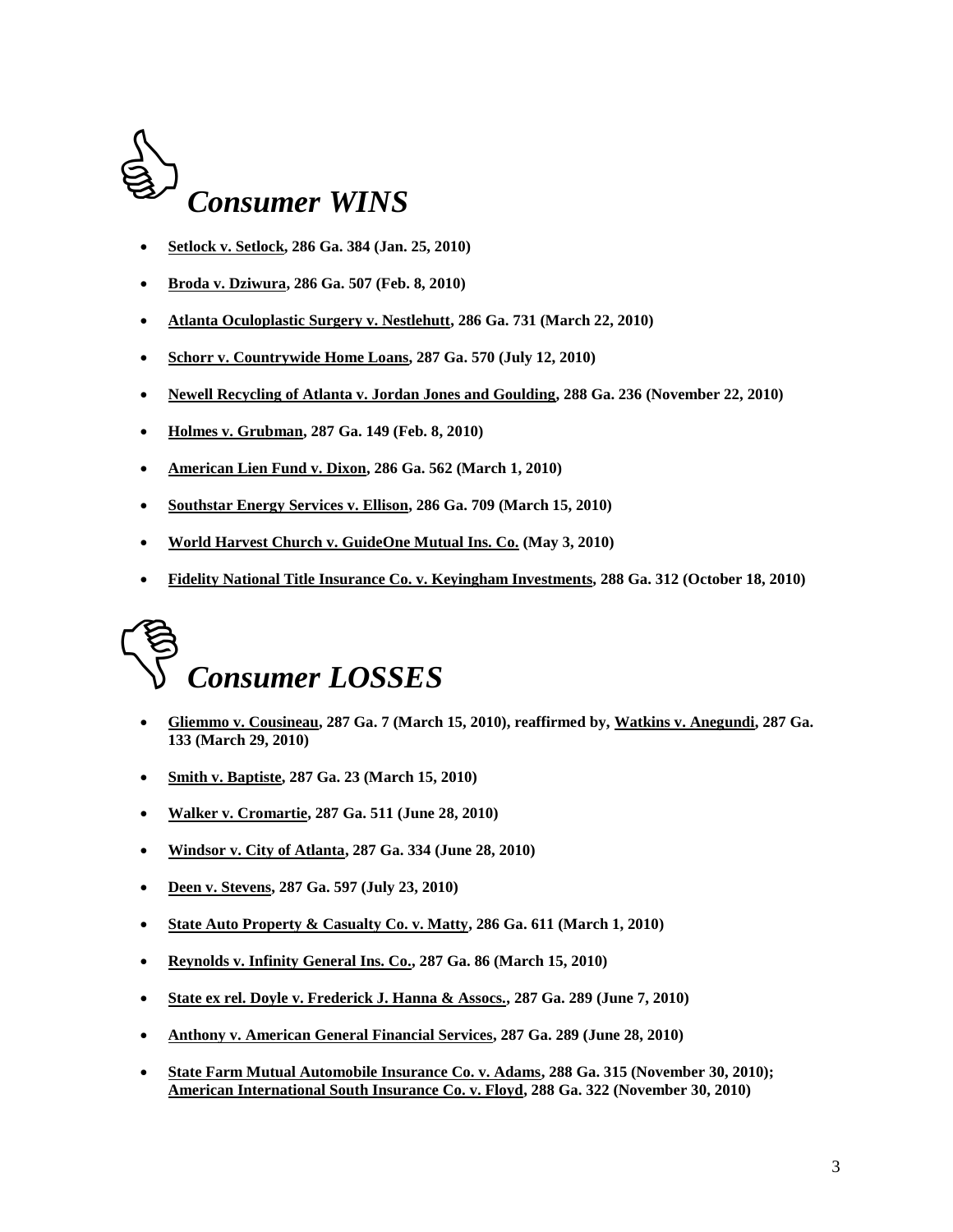**Setlock v. Setlock, 286 Ga. 384 (Jan. 25, 2010)**



This case has special relevance for many homeowners who have been foreclosed upon wrongfully. Georgia law does not require a lender to sue the homeowner in order to foreclose on their house. Before many homeowners are able to find an attorney to help them undo a wrongful foreclosure, they are faced with an eviction by the lender. Evictions are extremely quick cases in Georgia. In an eviction, you only have seven days to answer and many Magistrate courts across the state will schedule hearings in less than a week's time. Once the judge issues his or her decision, you only have seven days to appeal it. With these strict time lines, it is very difficult for many people to find an attorney who can investigate the facts and assist them in preventing the eviction and undoing a foreclosure. This case spared homeowners who are not likely knowledgeable on how to navigate the different levels of Georgia courts from losing an opportunity to be heard on their claims that they are still rightful owners of the property.

Steven Setlock and his father, Eugene Setlock, allegedly entered into an oral agreement to purchase a lake house property together. However, Steven and his wife acquired ownership of the property solely in their names, but Eugene and his wife lived on the property. After a dispute arose between Steven and Eugene, Steven filed suit in magistrate court to have Eugene and his wife evicted from the property. Steven contended that Eugene and his wife were only tenants, not joint owners of the property. Eugene filed counterclaims in the case, including a claim that he jointly owned the property. Eugene made a request to have the case transferred to superior court, because the amount of money he requested exceeded the jurisdictional limits imposed on magistrate courts. The magistrate court denied the transfer request, granted possession of the property to Steven, and issued a court order requiring Eugene and his wife to vacate the premises. Eugene attempted to appeal the magistrate court's decision in superior court, but the superior court dismissed the appeal because it was not made at the suitable time.

In superior court, Eugene then brought a separate action against Steven to establish his rights to the property. The superior court lawsuit contained the same claims that he had previously raised as counterclaims in magistrate court. Steven requested that the superior court dismiss the case. The superior court dismissed Eugene's claims that had been raised as counterclaims in magistrate court, reasoning that the doctrine of *res judicata* prevented Eugene from reviving in superior court the same claims that he had previously asserted as counterclaims in magistrate court.

The Georgia Supreme Court held that the doctrine of *res judicata* did not prevent Eugene from raising claims in superior court that he had already raised as counterclaims in magistrate court. The doctrine of *res judicata* prevents one party from raising claims in one court that have been decided between the same parties by another court of competent jurisdiction. The magistrate court was not a court of competent jurisdiction; it lacked jurisdiction over the counterclaims because the claims exceeded the magistrate court's jurisdictional limits. Notwithstanding the limits on money damages, if Eugene had initially chosen the magistrate court to bring his claims,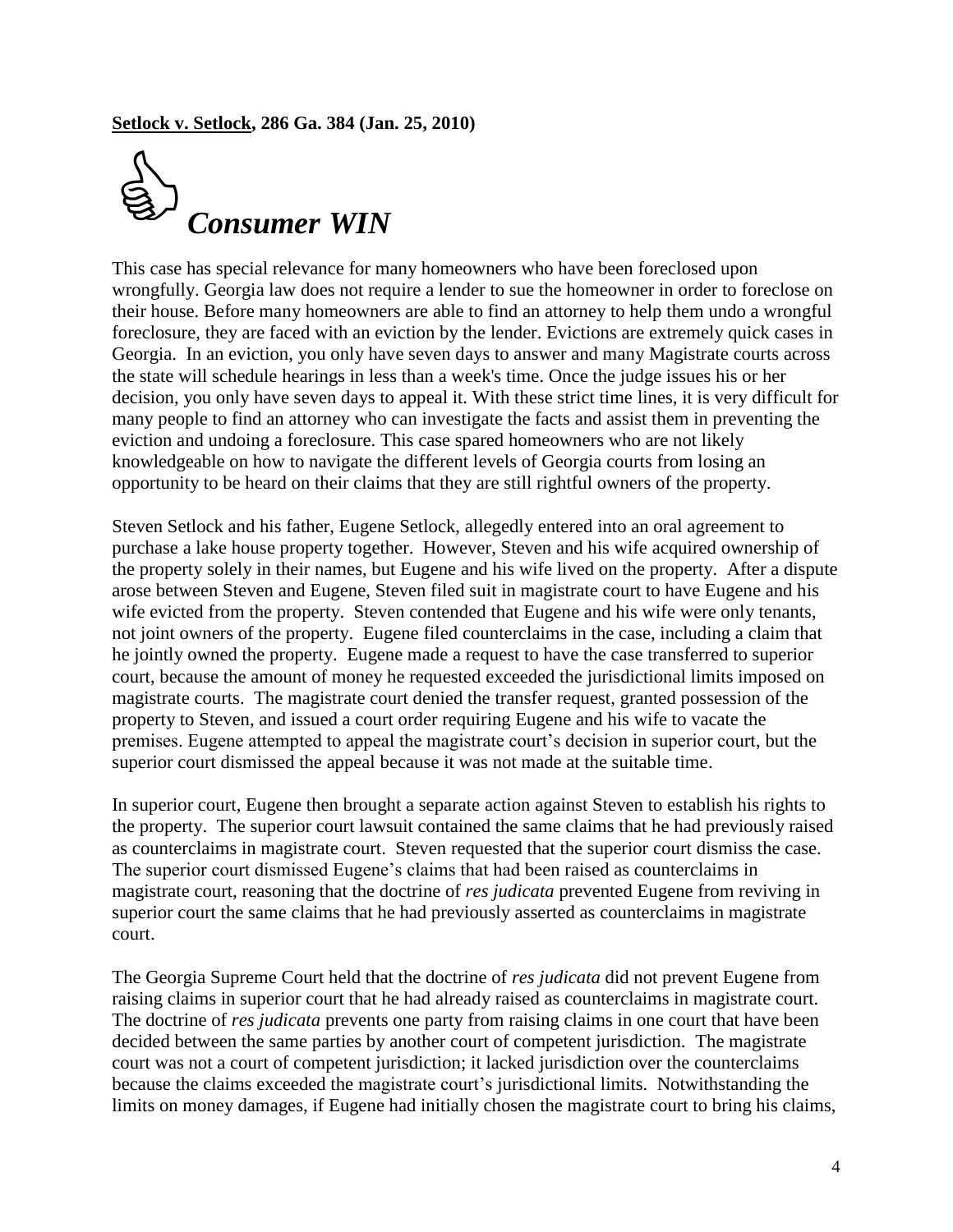he would have been bound by that court's decision. However, Eugene did not choose to bring his claims in magistrate court; he was required to raise those claims as counterclaims in that court under O.C.G.A. 15-10-45(a). The Court held that the statutory requirement to raise counterclaims did not confer jurisdiction to the magistrate court where there was none, and therefore *res judicata* did not apply. Eugene was allowed to proceed with his claims in superior court.

**Broda v. Dziwura, 286 Ga. 507 (Feb. 8, 2010)**



Plaintiffs can now recover amounts greater than a jury award for damages they suffer through the negligence of others. Mindy Broda sustained injuries from a car accident caused by Joan Dziwura . Mrs. Broda and her husband, John, Joan Dziwura and Winmark Homes for negligence. At trial, Mrs. Broda presented evidence that Winmark Homes was liable for the accident as Dziwura's employer. Winmark Homes presented evidence that Dziwura was not its employee, but rather an independent contractor of the real estate brokerage firm which marketed and sold its homes. Before the jury returned the verdict, Mrs. Broda entered into an agreement with Winmark Homes that if the jury returned a verdict in favor of Winmark Homes, or against Winmark Homes for an amount less than \$350,000, then Winmark Homes would pay Mrs. Broda \$250,000. If the jury returned a verdict against Winmark Homes for an amount between \$350,000 and \$3.1 million, then Winmark Homes would pay the exact amount without appeal by either party. If the jury returned a verdict against Winmark Homes for an amount greater than \$3.1 million, then Winmark Homes would only have to pay \$3 million to Mrs. Broda. The jury returned a verdict against Ms. Dziwura for over \$1 million, but did not find that Winmark Homes had any liability for Mrs. Broda's injuries. Under the agreement, Winmark Homes was to pay \$250,000 to Mrs. Broda.

Before judgment was entered, Dziwura requested that the trial court reduce the \$1 million verdict against her by the \$250,000 settlement amount between Winmark Homes and Mrs. Broda. The trial court denied Dziwura's request because the jury did not find Winmark Homes had any liability for Mrs. Broda's injuries. Dziwura appealed the trial court's decision to the Court of Appeals. The Court of Appeals agreed that Winmark Homes was not jointly liable for Mrs. Broda's injuries, but reversed the trial court's denial to reduce the jury verdict against Dziwura by adopting the Restatement (Second) of Torts. The Restatement is a summary of the law written and updated by legal scholars and published by the American Law Institutes, and has no legal effect unless a court or the Legislature adopts it. Under section 885(3) and Comment (f) of the Restatement (Second) of Torts, Dziwura was entitled to have the verdict against her reduced by any payment that Mrs. Broda received from a settling defendant in the same suit, that is, Winmark Homes.

The Georgia Supreme Court disagreed and reversed the Court of Appeals. The Court rejected the adoption of the Restatement (Second) of Torts and held that as the settling defendant, Winmark Homes must be in some part liable for Mrs. Broda's injuries before the settlement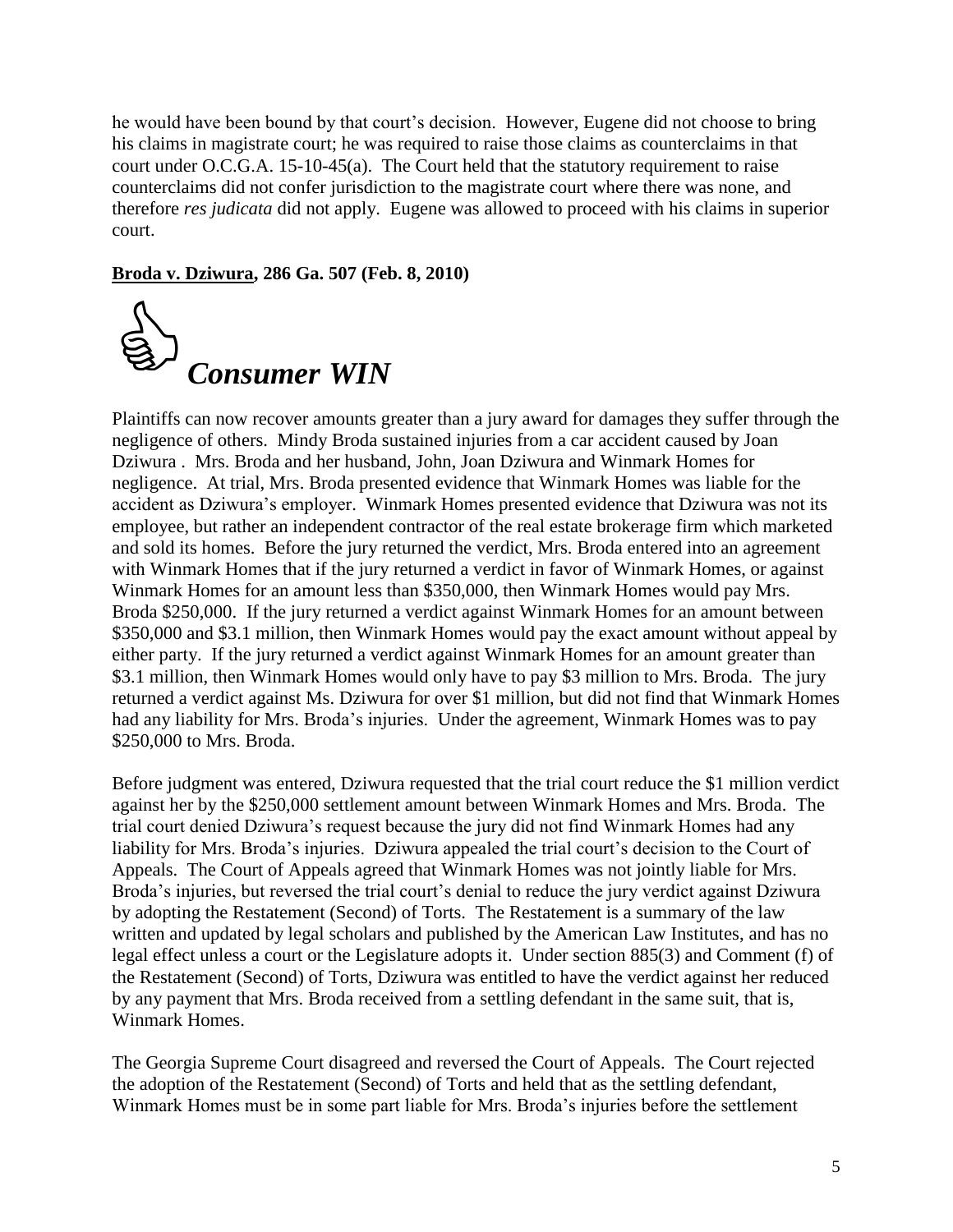amount could reduce the amount awarded against Dziwura. A reduction was improper here because Dziwura was found to be solely liable for Mrs. Broda's injuries. The Court noted that a defendant found liable "should not benefit from a plaintiff's good fortune in reaching settlements with other potential defendants not determined to be liable."

#### **Gliemmo v. Cousineau, 287 Ga. 7 (March 15, 2010), reaffirmed by, Watkins v. Anegundi, 287 Ga. 133 (March 29, 2010)**



This court decision raises the bar that patients must climb over to recover for the negligence of emergency room doctors. Carol and Robert Gliemmo brought a medical malpractice action against Mark Cousineau, an emergency room doctor, Emergency Medical Specialists of Columbus, P.C., and St. Francis Hospital. After the defendants answered the complaint, the Gliemmos challenged the constitutionality of O.C.G.A. § 51-1-29.5(c) on the grounds that the law violated the uniformity clause of the Georgia Constitution, and the equal protection and due process guarantees of U.S. and Georgia Constitutions. Section 51-1-29.5(c) provides:

―In an action involving a health care liability claim arising out of the provision of emergency medical care in a hospital emergency department or obstetrical unit or in a surgical suite immediately following the evaluation or treatment of a patient in a hospital emergency department, no physician or health care provider shall be held liable unless it is proven by clear and convincing evidence that the physician or health care provider's actions showed gross negligence."

Under section 51-1-29.5(c), the Gliemmos would have to prove that Dr. Cousineau and the other defendants were grossly negligent in providing emergency medical care to prevent their medical malpractice case from being dismissed.

The Georgia Supreme Court held that section 51-1-29.5(c) did not violate the U.S. or Georgia constitutions. First, the Court held that section 51-1-29.5(c) did not violate the uniformity clause of the Georgia Constitution. The uniformity clause provides, in part, that "[I]aws of a general nature shall have uniform operation throughout this state and no local or special law shall be enacted in any case for which provision has been made by an existing general law  $\ldots$  " Past Court decisions have held that a statute is a general law if it operates uniformly on a subject or class of subjects. In addition, a statute is a special law if it (1) deals with a limited activity in a specific industry and (2) is applies for a limited time. The Court held that section 51-1-29.5(c) does not fit within the definition of a special law because it generally applies to all medical malpractice cases throughout the State arising from emergency medical care as established in the statute and does not have time restrictions. Therefore, the Court reasoned that the law's uniform operation makes it a general law. Notwithstanding, a general law that operates uniformly on a subject or class of subjects may still violate the uniformity clause if the class of persons it operates on is arbitrary or unreasonable. Without further discussion on what constitutes arbitrary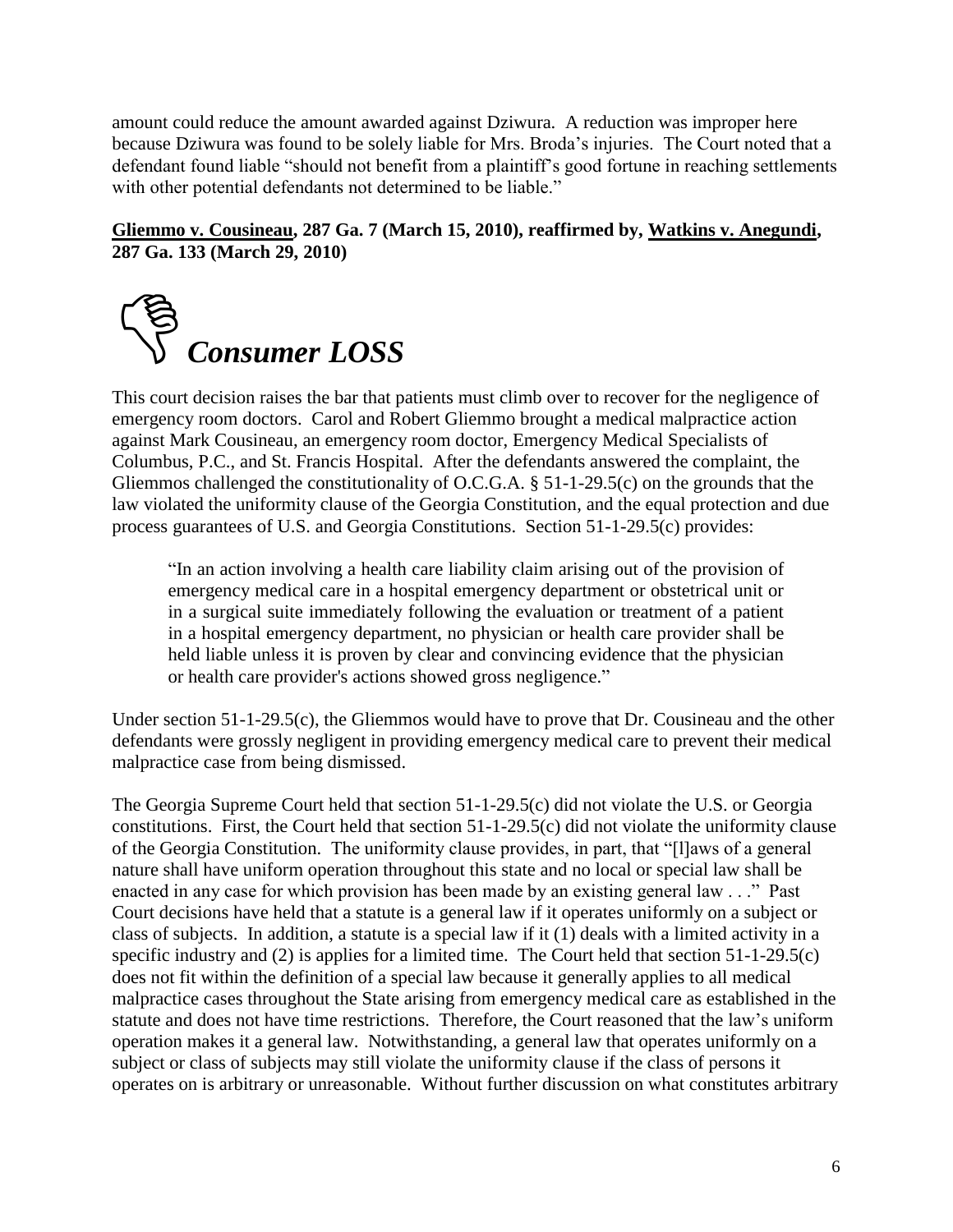or unreasonable, the Court concluded that section 51-1-29.5(c) does not violate the uniformity clause.

Justice Benham reached the opposite conclusion in his dissent. He argued that a special law is limited by the existence of a general law on the same subject. The General Assembly enacted section 51-1-27 as a general law that established that medical providers must exercise "reasonable care" when treating patients. Justice Benham argued that section  $51-1-29.5(c)$  was a special law because it affected the limited class of medical providers that provide emergency medical care in a hospital setting. Therefore, Justice Benham would have held that section 51-1- 29.5(c) would violate the uniformity clause because there already existed a general law on the standard of care for all medical providers. Even if there was no general law on point, Justice Benham argued that section 51-1-29.5(c) is unreasonable and arbitrary in its classification because its protections are available based on where the patient was treated (e.g., the hospital emergency room), as opposed to how the patient was treated.

Second, the Court held that section 51-1-29.5(c) did not violate the equal protection guarantees of the U.S. and Georgia constitutions. A statute that does not disadvantage one of the established suspect classes or infringe on an established fundamental right is subject to rational basis review, the lowest level of judicial scrutiny. Under rational basis analysis, the statute must bear a rational relationship to a legitimate government purpose. The Court found that promoting affordable liability insurance for health care providers and hospitals supports the availability of quality health care services. Supporting the availability of quality health care services is a legitimate governmental purpose. Therefore, establishing a standard of care that reduces potential liability of providers of emergency medical care and makes liability insurance more affordable is rationally related to the legitimate governmental purpose of promoting the availability of quality health care services. The Court noted that although imperfect, the classification drawn between emergency medicine and regular medicine, has some reasonable relation to furthering that purpose.

Third, the Court held that section 51-1-29.5(c) did not violate the due process protections of the U.S. and Georgia Constitutions. The Gliemmos argued that section 51-1-29.5(c) violated their due process rights because it did not define "gross negligence" within the statute. Past Court decisions have held that if a statute is unconstitutionally vague it offends due process. Nevertheless, there is no requirement that a phrase that has a commonly understood meaning be defined within the statute. Moreover, section 51-1-4, written within the same chapter as section 51-1-29.5(c), defined "gross negligence." Therefore, the Court held that section  $\overline{51}$ -1-29.5(c) satisfied "due process requirements because it is not so vague and indefinite in its meaning that persons of ordinary intelligence must necessarily guess at its meaning and differ as to its application."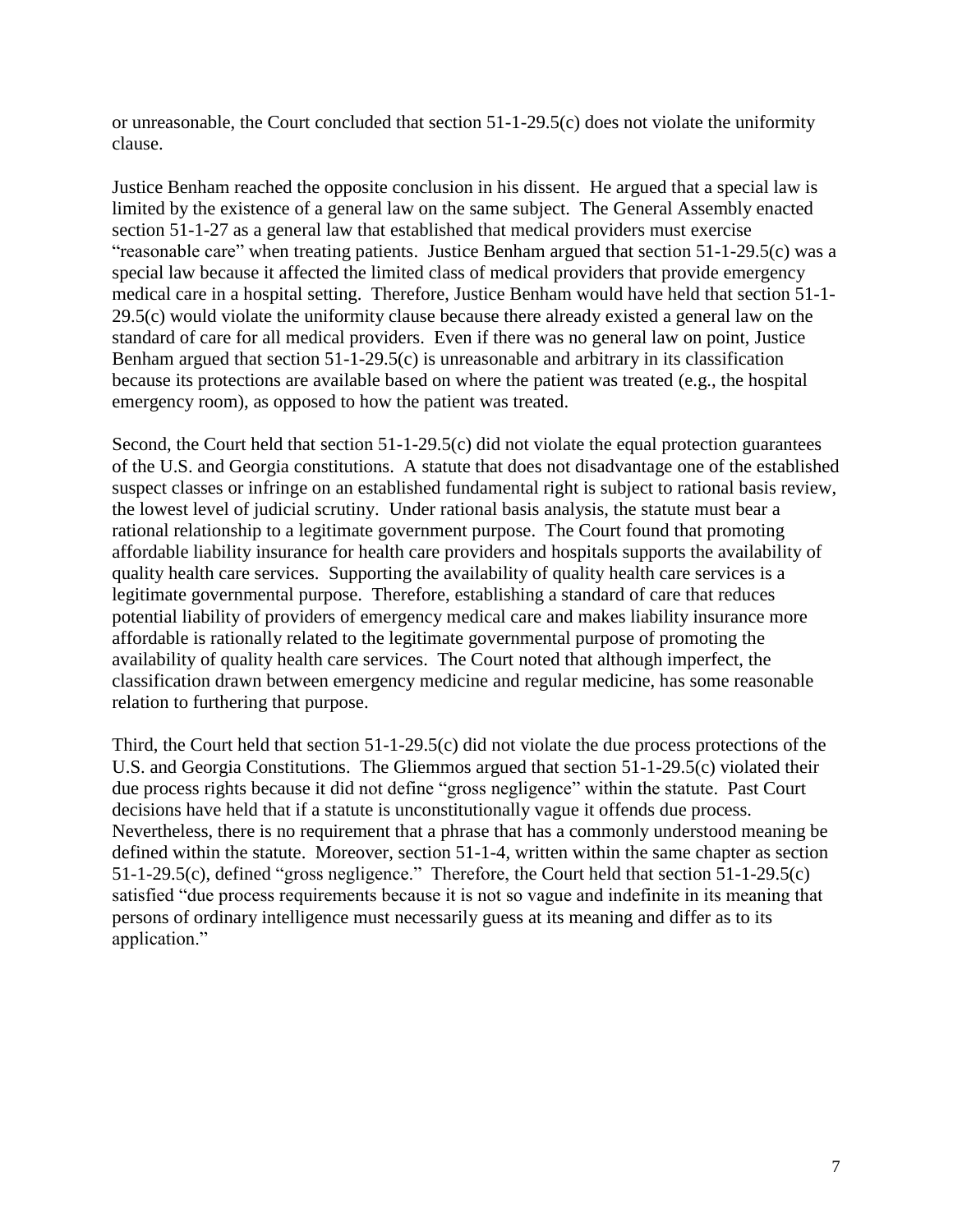

This landmark case highlights how caps on damages fundamentally restrict the constitutional rights of those who have been harmed by a health care provider. In a huge victory for consumer rights and access to civil justice, the Georgia Supreme Court held that a controversial law capping the amount of money an injured patient could recover from a negligent medical provider for non-economic damages was unconstitutional. Georgia's Senate Bill 3, enacted in 2005, had limited in the amount of non-economic damages that a victim of medical malpractice could recover from a jury verdict to \$350,000 even if the harm caused was catastrophic in nature. Georgia Watch was instrumental in the fight to overturn the damage cap, and submitted an *amicus curiae*, or "friend of the Court" brief in the case in support of the Nestlehutts right to justice.

In 2006, Betty Nestlehutt was permanently disfigured due to complications from cosmetic surgery performed by Dr. Harvey P. Cole. Nestlehutt and her husband sued Dr. Cole and his practice for medical malpractice. At trial, the jury returned a verdict of \$115,000 for medical expenses, \$900,000 in noneconomic damages for Ms. Nestlehutt's pain and suffering, and \$250,000 in noneconomic damages for Mr. Nestlehutt's loss of consortium. Total noneconomic damages awarded by the jury exceeded the maximum allowed under O.C.G.A. § 51-13-1. Section  $51-13-1(b)$  provides that in a medical malpractice action, "the total amount recoverable by a claimant for noneconomic damages in such action shall be limited to an amount not to exceed \$350,000.00." The trial court declared the statutory maximum unconstitutional and Dr. Cole appealed. The Georgia Supreme Court agreed with the trial court and held that maximums on noneconomic damages violate the constitutional right to trial by jury. The Court's decision opens the way for plaintiffs to receive full compensation for their injuries and recover the full amount of noneconomic damages attributed to the negligence of medical providers.

Article I, Section I, Paragrap. XI (a) of Georgia Constitution states that "[t]he right to trial by jury shall remain inviolate." It preserves the right to trial by jury for the types of cases that had that right at common law or by statute at the adoption of the Georgia Constitution in 1978. At common law, a jury determined liability for medical negligence in Georgia courts. The jury's determination included setting the level or amount the plaintiff should win. The Court reasoned that because noneconomic damages are a part of what a plaintiff may win in medical malpractice cases, the amount of these types of damages fall within the jury's purview. The Court concluded that reducing a noneconomic damage award to the maximum under statute undermined the jury's basic constitutional function to determine and set liability, and infringed on the plaintiff's right to a jury determination on noneconomic damages. Thus, the Court held that section 51-13-1 was unconstitutional.

"The very existence of the caps, in any amount, is violative of the right to trial by jury," wrote Chief Justice Carol Hunstein. "[The cap] clearly nullifies the jury's findings of fact regarding damages and thereby undermines the jury's basic function."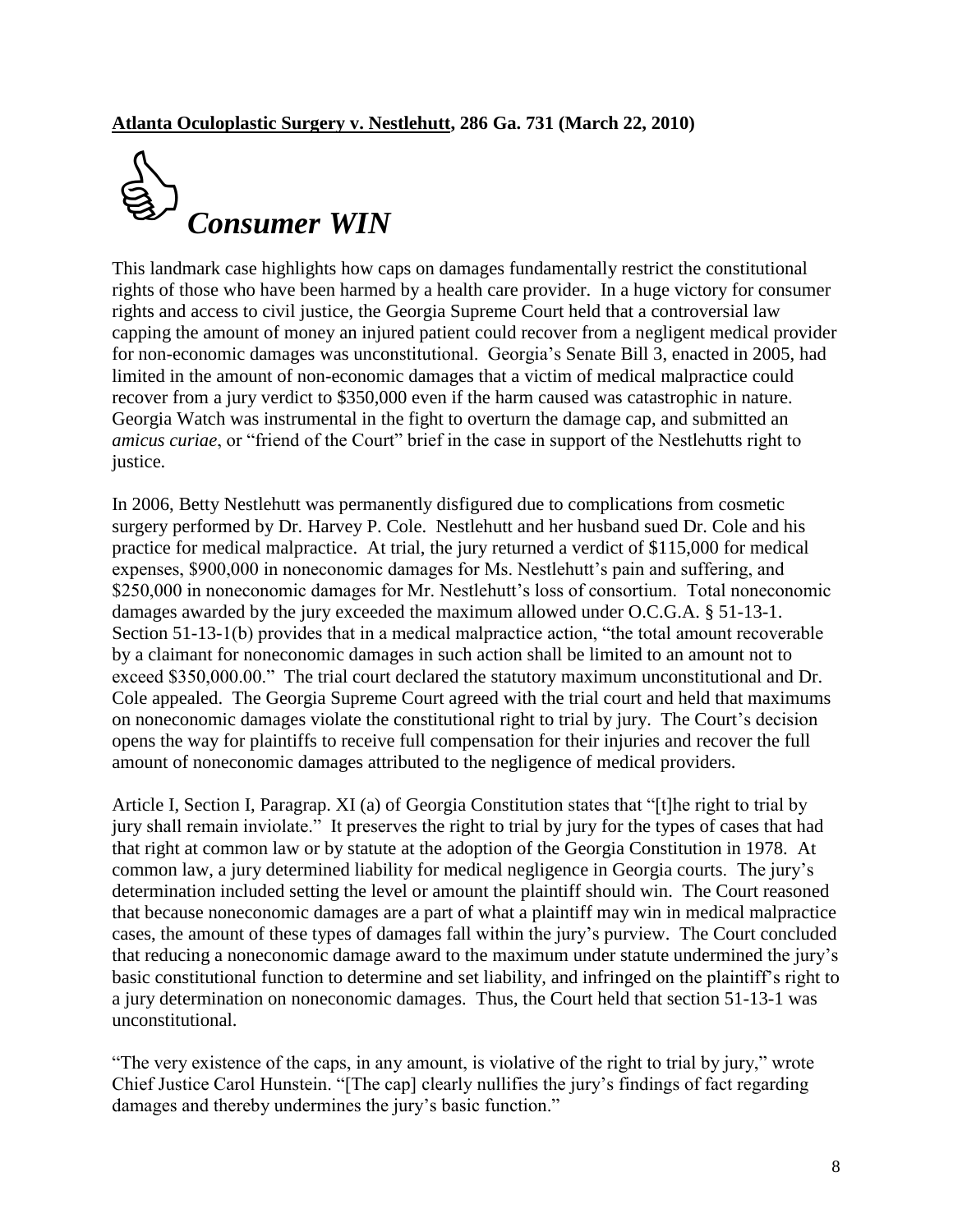

Plaintiffs must play the guessing game on potential final judgment of their claims, and if they're wrong, they could face paying the attorney's fees of the opposing party. Salon and Cheryl Baptiste sued Chuck Smith and WQXI 790 AM based on allegedly defamatory statements made by Smith and broadcast by WQXI. Smith and WQXI offered to settle the case for \$5,000, but the Baptistes did not respond to the offer, which was considered a rejection under section 9-11- 68(c). The trial court subsequently ruled in favor of Smith and WQXI, who requested that the Baptistes pay their attorney's fees under section 9-11-68(b)(1). The trial court denied the request for attorney's fees on the ground that section 9-11-68 violated the right of access to the courts provided under the Georgia Constitution by depriving litigants the right to pursue their cases. Smith and WQXI appealed the trial court's decision.

The Georgia Supreme Court upheld the constitutionality of O.C.G.A. § 9-11-68(b)(1). Section  $9-11-68(b)(1)$  activates when a plaintiff or defendant makes a settlement offer to the opposing side. When a defendant makes a settlement offer and a plaintiff rejects it, if the defendant wins the case or the plaintiff wins an amount less than 75 percent of the settlement offer, then the defendant can recover attorney's fees incurred from the date the plaintiff rejected the settlement offer. When a plaintiff makes a settlement offer and a defendant rejects it, if the plaintiff wins an amount greater than 125 percent of settlement offer, then the plaintiff can recover attorney's fees incurred from the date the defendant rejected the settlement offer.

In her dissent, Chief Justice Hunstein recognized the impact of section 9-11-68(b)(1) on the right to access the courts. She argued that the plain meaning of the Art. I, Sec. I, para. XII created a right of access to the courts, and that section 9-11-68 violated this right of access by deterring plaintiffs with meritorious claims from bringing them in court. The contrary opinion adopted by the Court would mean that plaintiffs could incur substantial financial liability from simply litigating a matter, whereas other statutes require proof that the plaintiff filed a frivolous lawsuit.

The Court held that, based on legislative history, Art. I, Sec. I, para. XII of the Georgia Constitution was intended to protect a right of choice between self-representation and representation by counsel; it did not create a right of access to the courts. In his concurring opinion, Justice Nahmias elaborated that the constitutional provision of a court system indeed manifests a right to access that court system; however, he cautioned that the right of access to the courts is not "unfettered."

Having held that there is no constitutional right of access to the courts, the Court concluded that even if there was a right of access, section 9-11-68 would not violate that right because it only delineates circumstances under which attorney's fees may be sought. Other procedural mechanisms, such as statutes of limitation, have been upheld in past court decisions. Justice Nahmias' concurrence added that even if the Georgia Constitution created a right of access to the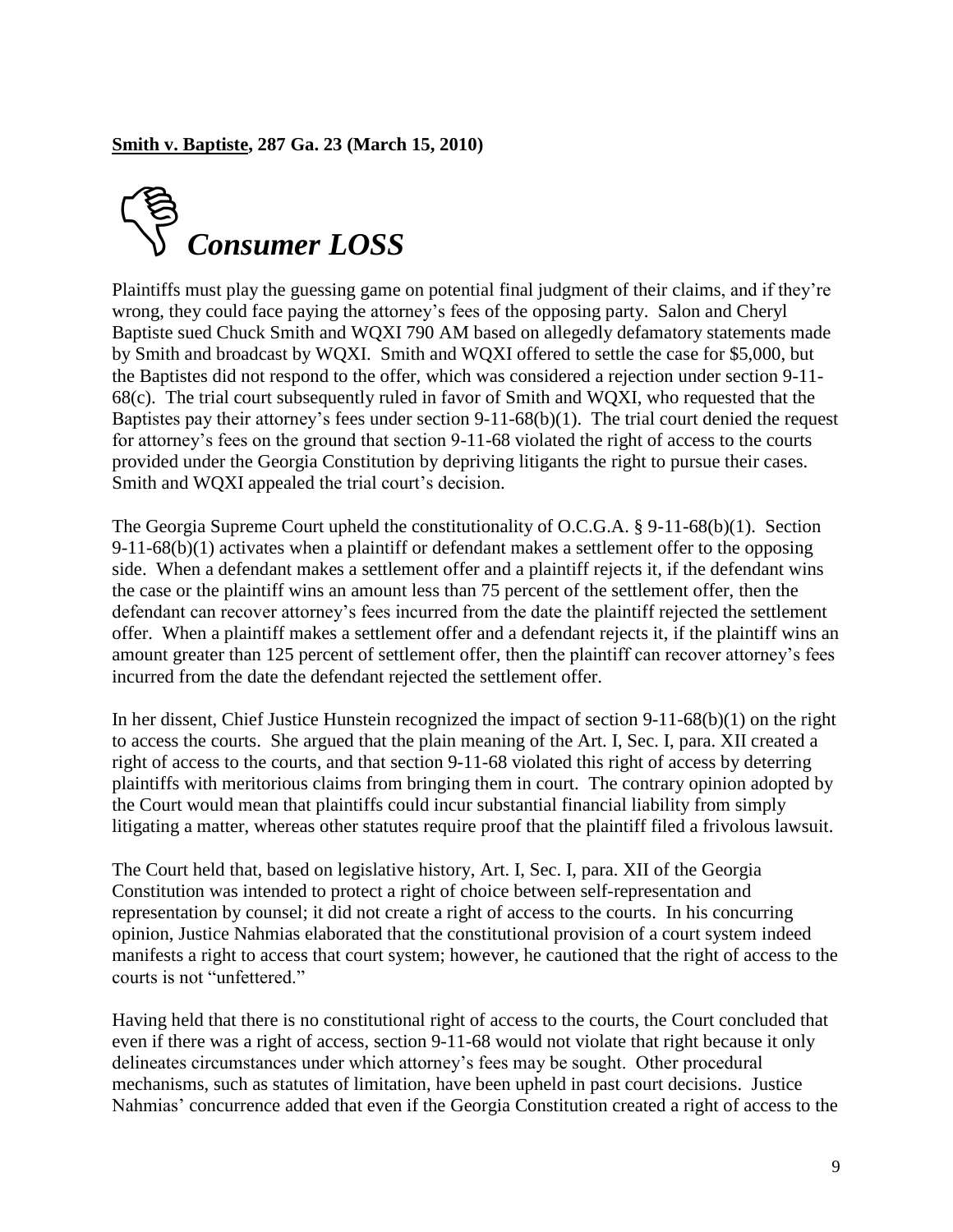courts, a constitutional claim would be unavailable under due process or equal protection grounds. A due process claim would fail in this case because there was no evidence that the litigant's rights had been "chilled" by the statute. The plaintiffs had all their issues resolved during the trial and only challenged the constitutionality of the statute after the trial court entered a final judgment on the issues of the case and defendants sought attorney's fees. An equal protection argument would also fail because there are many scenarios of differing plaintiffs, defendants and causes of action under which the statute could be applicable.

#### **Walker v. Cromartie, 287 Ga. 511 (June 28, 2010)**



This case arises from an action for legal malpractice, ordinary negligence and breach of fiduciary duty against defendants for legal work performed in a prior case. Joel and Patricia Walker did not file an expert affidavit with their complaint as required by O.C.G.A. § 9-11-9.1 for the legal malpractice claim. The defendants requested that the court dismiss the legal malpractice claim because the Walkers did not comply with the affidavit requirement. The plaintiffs responded by arguing that section 9-11-9.1 was unconstitutional as applied to indigent litigants because it infringed on their (1) right to due process, (2) equal protection rights, and (3) right to trial. The Georgia Supreme Court disagreed and held that section 9-11-9.1 does not infringe on indigent litigants' constitutional rights.

First, the Court held that section 9-11-9.1 does not violate constitutional due process. The plaintiffs alleged that the statute violated indigent litigants' due process rights by imposing an additional cost for filing an expert affidavit. The expert who is paid to create the affidavit would impose the additional cost, not the government. If the cost had been directly imposed by the government, it would be state action. Without state action, there can be no due process violation.

Second, the Court held that section 9-11-9.1 does not violate the plaintiffs' right to equal protection. The Court reasoned that the statute makes no distinction between classes of citizens because it requires any person or entity to file an expert affidavit to sustain a professional negligence claim, a claim of legal malpractice in this case. Moreover, because poverty is not a suspect classification, the least level of constitutional scrutiny, rational basis equal protection analysis, applied. Under rational basis analysis, the statute must bear a direct relationship to the legitimate legislative purpose. The Court held that the General Assembly enacted section 9-11- 9.1 to reduce the number of frivolous malpractice lawsuits filed against professionals, and that purpose is directly served by requiring an expert to attest that at least one act of professional negligence occurred.

Third, the Court held that section 9-11-9.1 does not deny plaintiffs access to the courts. Although, the Walkers' legal malpractice claim prevented from being raised in court for failure to file an expert affidavit, their claim of breach of fiduciary duty was still pending in the trial court. They were free to litigate that claim.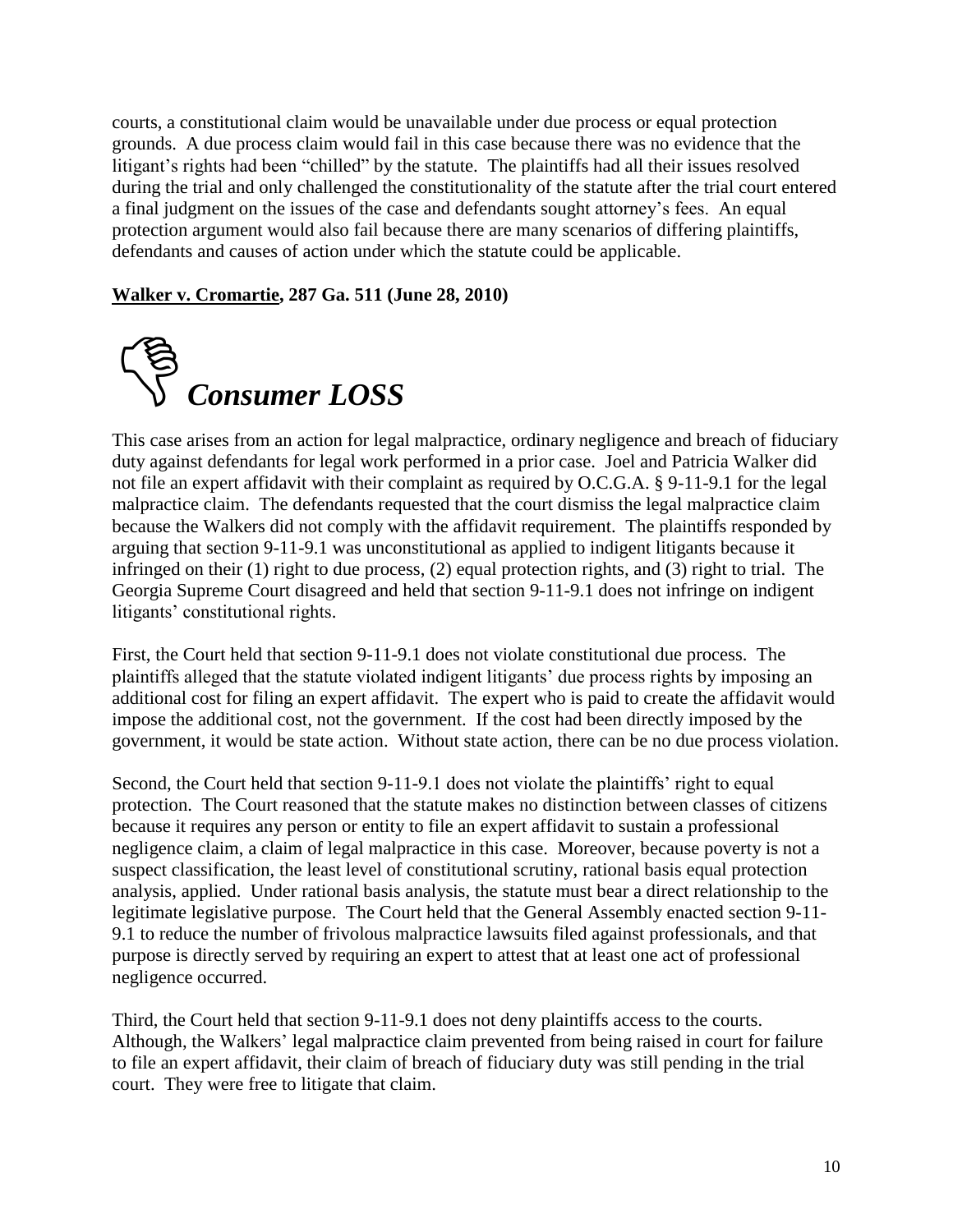

This case follows and affirms the "five year rule" statutes. The five year rule is a double edged sword. For plaintiffs it may be seen as limiting access to justice because a case may be dismissed with the costs to the plaintiff if no written order is taken for a period of five years. It can also be favorable for defendants, however because in certain cases, such as dispossessory actions and consumer debt collection cases many times cases are just removed from the calendar and not dismissed. It is not in the defendants' best interests to have the case placed back on the calendar. This statute provides a mechanism for courts to prevent very old and inactive cases from cluttering the docket.

The case also interprets the definition of plaintiff under the five year rule statute. In this particular case, Ms. Windsor was the property owner in a condemnation case. The court found that she was not a plaintiff or a counter-claimant under the meaning of the terms in the five year rule statutes and therefore she was not able to renew, or reopen the case after it lie dormant for over five years since the last written order.

O.C.G.A. § 9-2-60(b) hinders access to justice by creating a Five-Year Rule that acts as a procedural hurdle for plaintiffs. In order to construct a new sewer line, the City entered negotiations with Judith Windsor for an easement under her property. When negotiations fell through, the City utilized the declaration of taking method, authorized under O.C.G.A. § 22-3- 140, filed a complaint for condemnation and deposited \$400 in the registry of the court, which the City alleged was just and adequate compensation. On June 9, 2004, Windsor appealed to the Georgia Supreme Court, which it denied, filing a remittitur in the trial court on July 12, 2004. On June 8, 2009, five years after Windsor appealed, the trial court dismissed the case for lack of prosecution under O.C.G.A. § 9-2-60(b). Windsor appealed challenging the dismissal.

O.C.G.A. § 9-2-60(b) and § 9-11-41(e) establish a Five-Year Rule whereby any case in which no written order is taken for a period of five years shall automatically be dismissed with costs to the plaintiff. In order to reset the five-year clock, a trial or appellate court order must be written, signed by the trial judge, and properly entered in the records of the trial court by filing it with the clerk. Notwithstanding the above, the renewal provisions in both statutes allow the plaintiff in an involuntarily dismissed case to file a renewal action within six months of dismissal.

The last order entered by the trial court was a certificate of immediate review granted on April 7, 2004. On June 6, 2009, Windsor filed a motion to have the matter placed on the trial court's calendar, but the trial court dismissed the case under the Five-Year Rule. Windsor argued that the Georgia Supreme Court's denial of review on June 9, 2004, and subsequent remittitur to the trial court on July 12, 2004 tolled the five-year clock. However, the Court agreed with the trial court that because the remittitur order was both not signed by the trial court and not entered into its official records, it does not reset the five-year clock. Windsor could not avail herself of the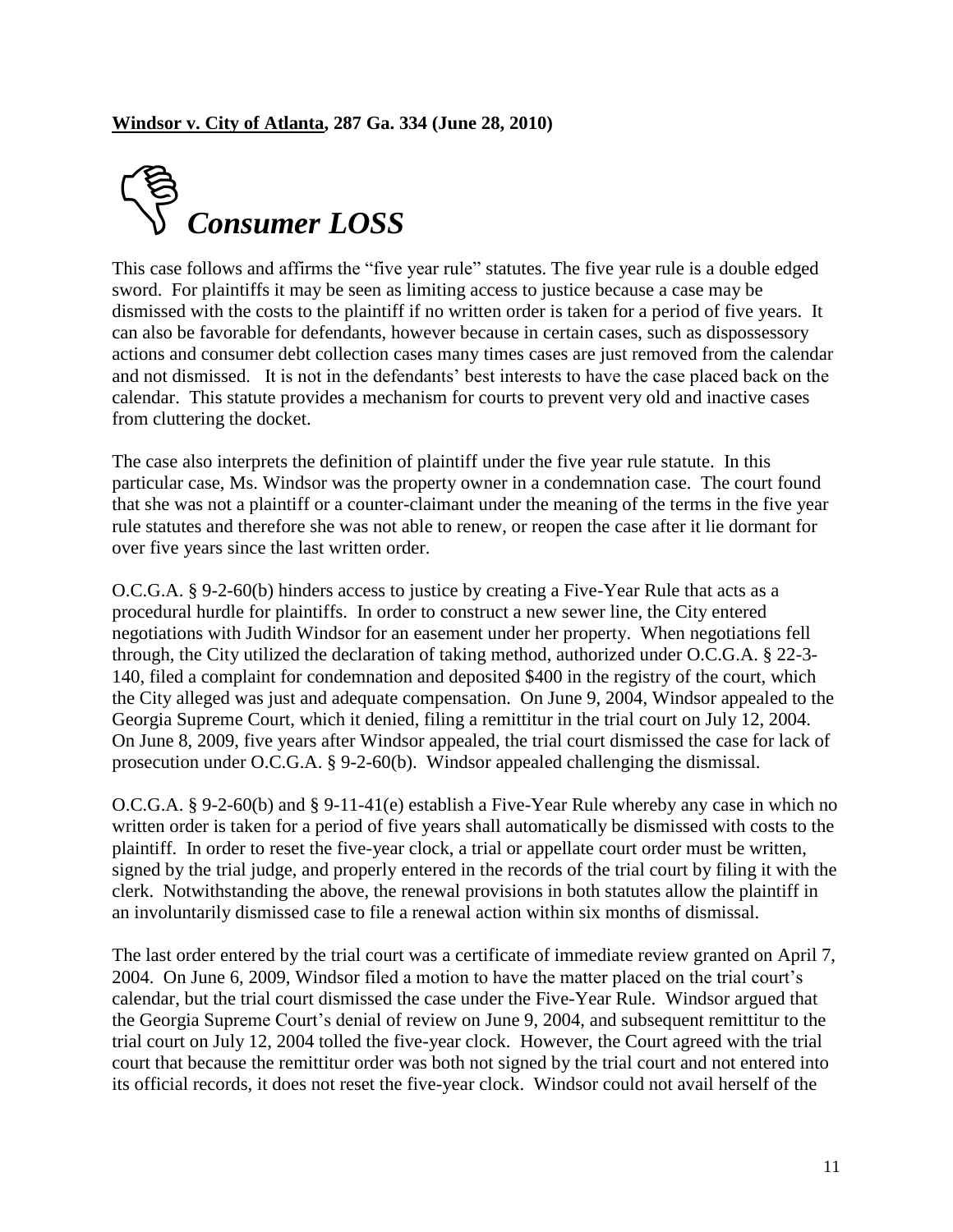renewal provisions because a property owner in a condemnation case is neither a plaintiff nor a counter-claimant within the meaning of the two statutes.

#### **Schorr v. Countrywide Home Loans, 287 Ga. 570 (July 12, 2010)**



Bradley and Lori Schorr financed and secured the purchase of their home with a security deed to Countrywide Home Loans, Inc. Upon full repayment of the loan, the Schorrs demanded in writing that Countrywide cancel the security deed. When Countrywide allegedly failed to cancel the security deed within the 60-day period required by former O.C.G.A. § 44-14-3(b)(1), the Schorrs made a written demand for \$500 in liquidated damages under former section 44-14-3. Countrywide did not pay the liquidated damages and the Schorrs filed a class action in federal district court on behalf of Countrywide customers whose security deeds had not been cancelled as required by former section 44-14-3. The district court asked the Georgia Supreme Court to determine whether the Schorrs' written demand to Countrywide was sufficient to satisfy the written demand requirement for the entire class.

Under former section 44-14-3, a plaintiff must make a written demand for payment of the \$500 liquidated damages before he may initiate a lawsuit against the defendant. The Court held that the purpose of the written demand requirement is to put the defendant on notice of potential liability. The Schorrs' written demand and subsequent filing notified Countrywide of the potential for a class action lawsuit for violations of former section 44-14-3. The class action lawsuit itself notified Countrywide that it would be liable to all customers for whom it failed to properly cancel their security deeds. Therefore, the Schorrs satisfied the written demand requirement for the entire class.

In his dissent, Justice Melton disagreed with the Court's decision on the nature of the written demand. He argued that notice of potential liability was not the purpose of the written demand, as the Court reasoned. He argued instead that Countrywide would have no liability "unless and until" an individual made a written demand for liquidated damages. Because there is no liability until each class member made a written demand, Justice Melton would have held that the Schorrs could not satisfy the written demand requirement for the entire class.

#### **Deen v. Stevens, 287 Ga. 597 (July 23, 2010)**



On July 18, 2005, Dr. Shannon Egleston, a dentist, examined Kenneth Deen and diagnosed him multiple dental problems. Dr. Egleston referred him to Dr. Randolph Stevens, an endodontist, to determine whether removing an old root canal and doing a new one could be performed to help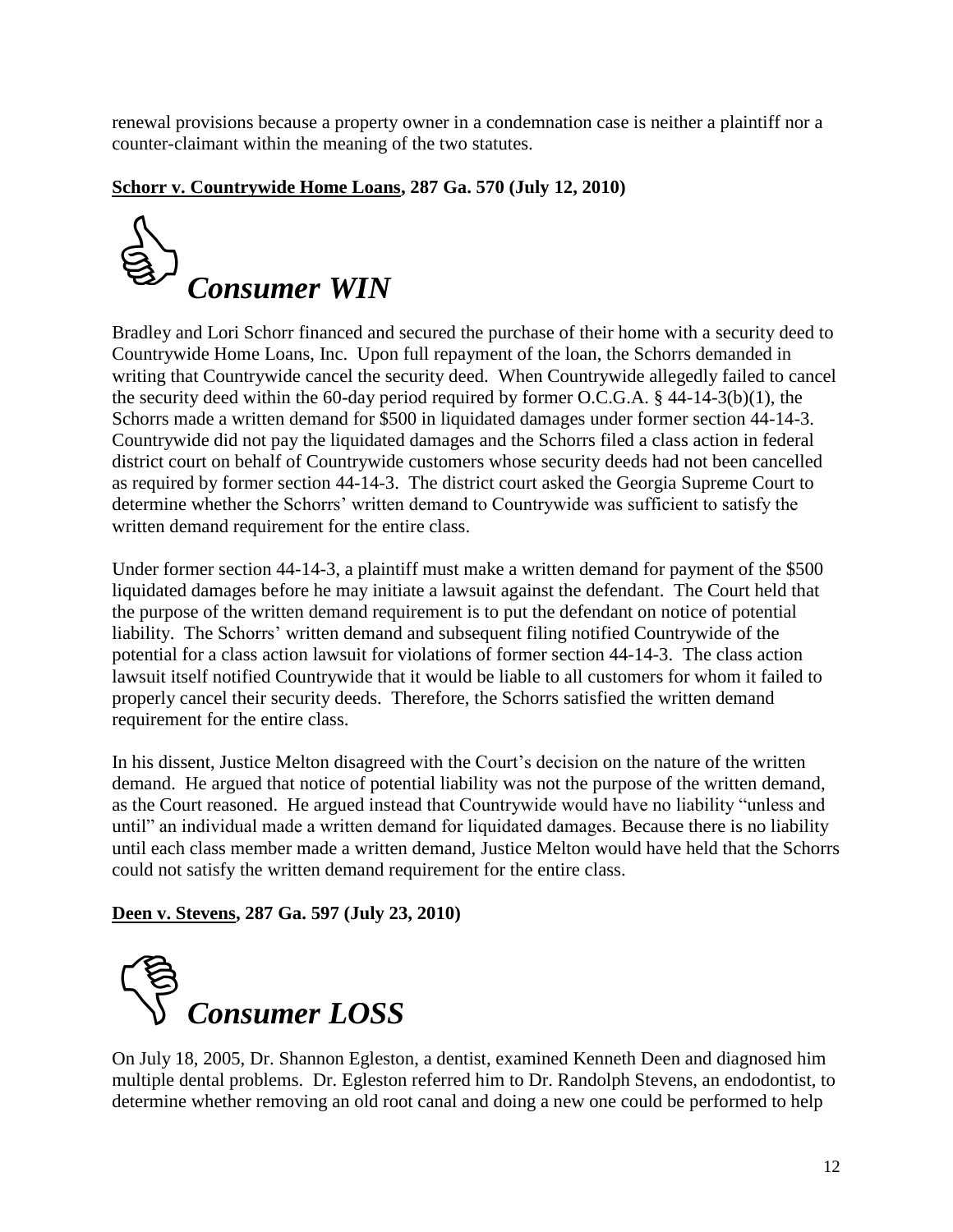with his dental problems. Dr. Stevens concluded that the procedure was appropriate, but prescribed an antibiotic to Deen to help with some swelling in his mouth. Dr. Stevens also instructed him to schedule an appointment to perform the procedure a week or two after the antibiotic had taken effect and the swelling had gone down. Deen did not schedule the appointment. In April 2009, Deen died.

On March 10, 2008, Linda Deen filed suit on behalf of herself and her husband against Dr. Stevens and his professional corporation, alleging that he committed dental malpractice. On March 21, 2008, Ms. Deen filed suit in federal court against Dr. Egleston for dental malpractice and other causes of action.

Dr. Stevens and his professional corporation asked the trial court to dismiss the lawsuit because Ms. Deen had not filed the suit against him until two years after treatment. In the trial court, Ms. Deen argued that although the statute of limitations for medical malpractice was two years, it was tolled because Mr. Deen was mentally incompetent, and that O.C.G.A. § 9-3-73(b) was unconstitutional because it irrational discriminated against the mentally incompetent in violation of the equal protection guarantees of the U.S. and Georgia constitutions.

The Georgia Supreme Court held that O.C.G.A. § 9-3-73(b) does not violate the equal protection guarantees of the U.S. and Georgia constitutions. Under O.C.G.A. § 9-3-71(a), the statute of limitation for medical malpractice claims is two years from the time of injury. Generally, Georgia law suspends statutes of limitation during periods of mental incompetence. However, section 9-3-73(b) expressly excludes medical malpractice actions from being suspended for mental incompetence.

The Court adopted the Eleventh Circuit's rationale in the federal counterpart to this case. Although, by not allowing mental incompetence to suspend the statute of limitations for medical malpractices claims, the General Assembly separated the mentally incompetent as a distinct class, equal protection analysis did not recognize the mentally incompetent as a suspect class. Therefore, the Court applied rational basis analysis when determining the constitutionality of the statute. The Court examined whether suspending the medical malpractice statute of limitation for mental incompetence had a rational relationship to the General Assembly's objective. The Court held that the General Assembly could rationally conclude that protecting health care professionals from litigating old claims would decrease costs and promote quality affordable health care, a legitimate state objective.

In her dissent, Chief Justice Hunstein believed the Court misapplied rational basis analysis. Chief Justice Hunstein argued that that while decreasing health care costs and promoting quality health care are rational and legitimate objectives of the state, those objectives do not bear a rational relationship to the classification created by section 9-3-73(b). Specifically, it is not rational to suspend the statue of limitations during periods of mental incompetence in every civil cause of action except for one type, especially where suspending the statute of limitation would be most essential.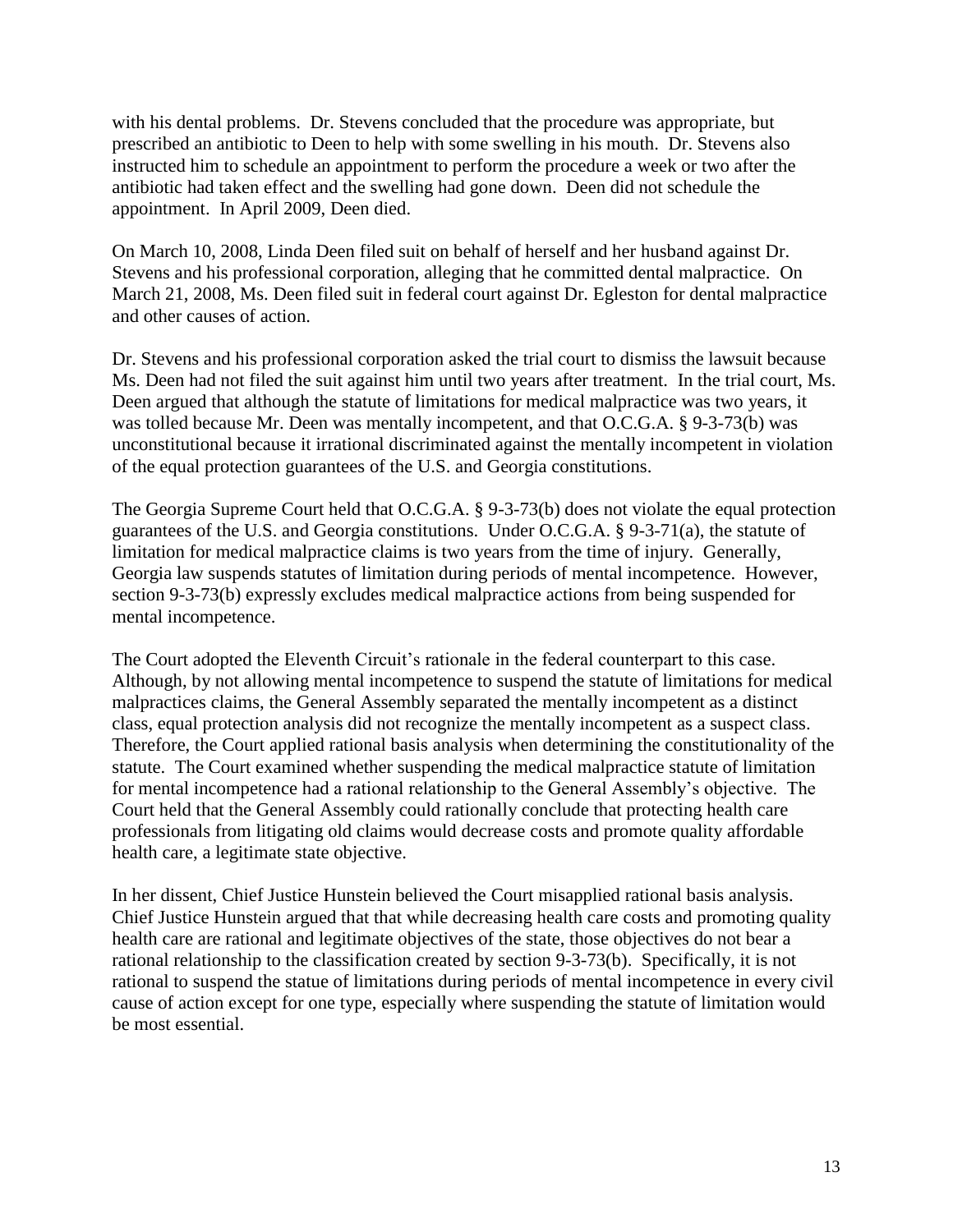**Newell Recycling of Atlanta v. Jordan Jones and Goulding, 288 Ga. 236 (November 22, 2010)**



This case arises from claims for breach of contract and professional malpractice. Jordan Jones and Goulding, Inc. ("JJ&G"), a professional engineering firm, designed an automobile shredding facility for Newell Recycling of Atlanta, Inc. JJ&G completed the work based on an agreement to prepare a concrete work platform, and other documents and letters that it sent to Newell about the facility. In May 2000, after work had been completed on the project and the shredding facility became operational, the concrete platform around the facility began to fail. Four years later, in August 2004, Newell sued JJ&G for breach of contract and professional malpractice. On August 4, 2005, JJ&G requested the trial court dismiss the case, arguing that the four-year statute of limitation contained in O.C.G.A. § 9-3-25 prevented Newell from bringing the lawsuit.

The trial court did not dismiss the case because it still had decide whether a written contract existed between the parties. If there existed a written contract between JJ&G and Newell, it would trigger the six-year statute of limitations under O.C.G.A. § 9-3-24, not the four-year state of limitations. Under O.C.G.A. § 9-3-24, the statute of limitations on a complete written contract is six years, whether the promise sued on is an express promise or implied by law. Where the agreement is incomplete or an oral contract, the four-year statute of limitations of O.C.G.A. § 9- 3-25 applies. The Court of Appeals reversed the trial court and held that even if there was a written contract, Newell's claim would still be subject to the four-year statute of limitations. The Court of Appeals reasoned that claims of professional malpractice, even if based on a written contract, were subject to the four-year statute of limitations. Therefore, Newell would be prevented from bringing a claim of professional negligence against JJ&G.

The Georgia Supreme Court reversed the Court of Appeals. The Court held that the threshold question is whether there exists a written contract between the parties, and the nature or form of a professional services contract does not alter the threshold question. The Court stated, "Where a complete written contract exists and an action for breach of contract is pursued, the Legislature and this Court have made clear that the six-year statute of limitation of OCGA § 9-3-24 applies." Where no contract exists or it is a purely oral agreement, the four-year statute of limitation of applies.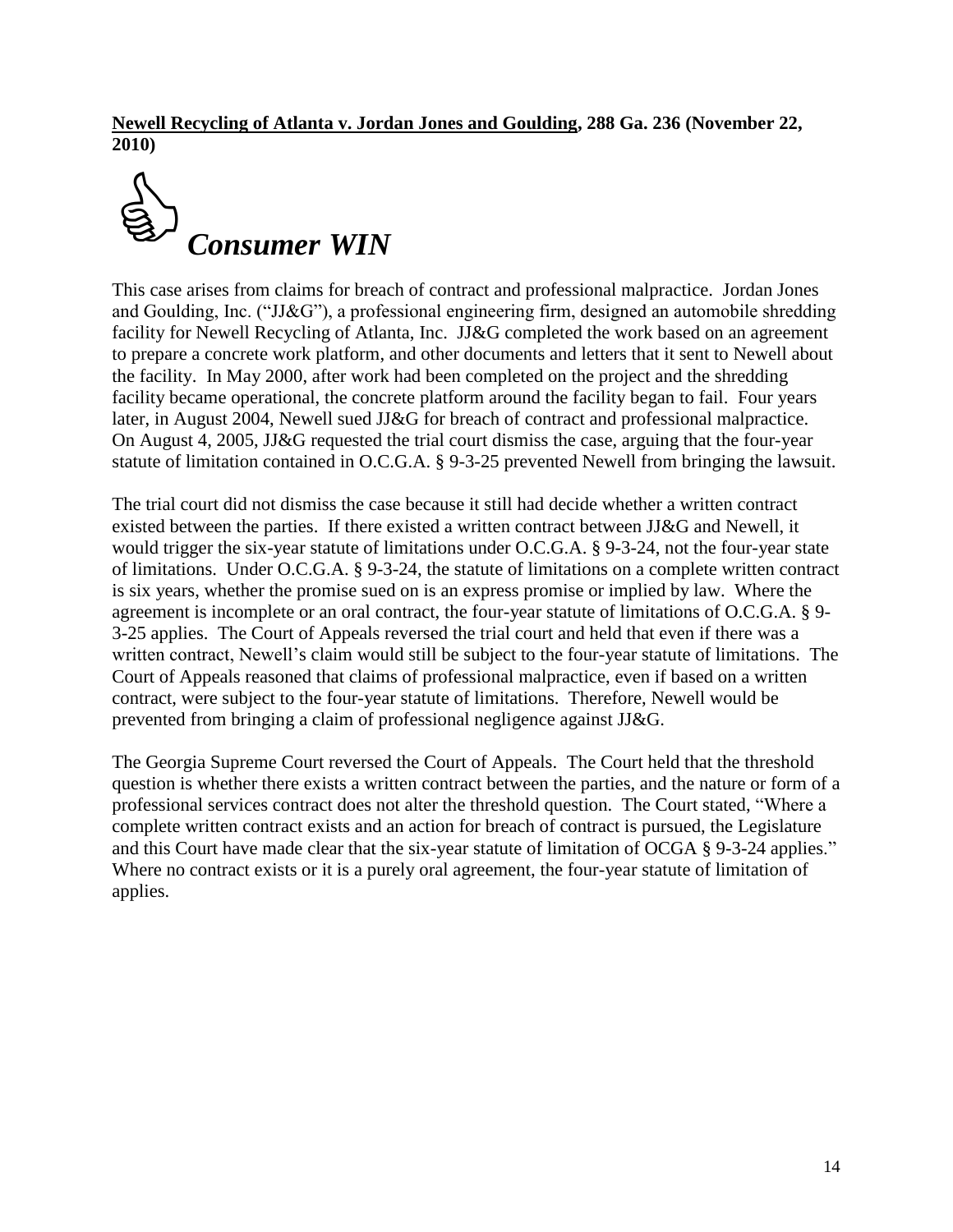### *Developments in Consumer Law*

**Holmes v. Grubman, 287 Ga. 149 (Feb. 8, 2010)**



Although this case deals specifically with securities and brokers' duties to their clients, the claim of negligent misrepresentation has potential in other areas where consumers rely on the advice and instruction of professionals. For example, there have been many complaints that mortgage servicers have frequently misled clients about home loan modifications by telling them information that is that untrue. Even if the mortgage servicer did not intend to mislead clients, clients may have a claim for the harm that occurred when they relied on those untrue statements. Given the very strict interpretation of wrongful foreclosure by some Georgia courts, claims like negligent misrepresentation may be another option for homeowners who have been foreclosed upon because they relied on bad information about the modification process from their mortgage servicing company.

Through the multi-district WorldCom Securities Litigation class action, the Georgia Supreme Court recognized state causes of action for consumers who are induced to hold onto securities, and non-discretionary account holders who suffer a breach of fiduciary duty by a brokerage firm. William Holmes and four entities controlled by him alleged that he verbally ordered his broker at then Salomon Smith Barney (SSB) to sell all of their WorldCom stock. However, Holmes alleged that the SSB broker convinced him not to sell the WorldCom stock based on recent research reports by Jack Grubman, an SSB financial analyst. Instead, Holmes purchased additional shares as the stock price declined, which resulted in alleged losses of nearly \$200 million. Holmes alleged that SSB and Grubman operated under a conflict of interest because they promoted WorldCom stock to retain its investment banking business even though they knew it was overvalued. Holmes filed for bankruptcy and brought this action for damages under Georgia law in bankruptcy court. The case was transferred to district court and consolidated with the multi-district WorldCom Securities Litigation. The Georgia Supreme Court decided that in district court Holmes (1) could assert fraud claims based on forbearance in the sale of publicly traded securities; (2) must prove that the truth about WorldCom, which was concealed by SSB, entered the market place precipitating a drop in the price of the security; and (3) as the holder of a non-discretionary account, was owed a fiduciary duty by SSB.

First, the Georgia Supreme Court held that Georgia common law recognizes fraud claims based on holder claims. Holder claims are claims of forbearance in the sale of publicly traded securities. They are claims based on either intentional or negligent misrepresentations made to a party, which causes them to continue to hold previously purchased stock. The defendant must directly communicate the misrepresentations to the party, and the party must rely on the misrepresentations when making the decision to hold on to the previously purchased stock.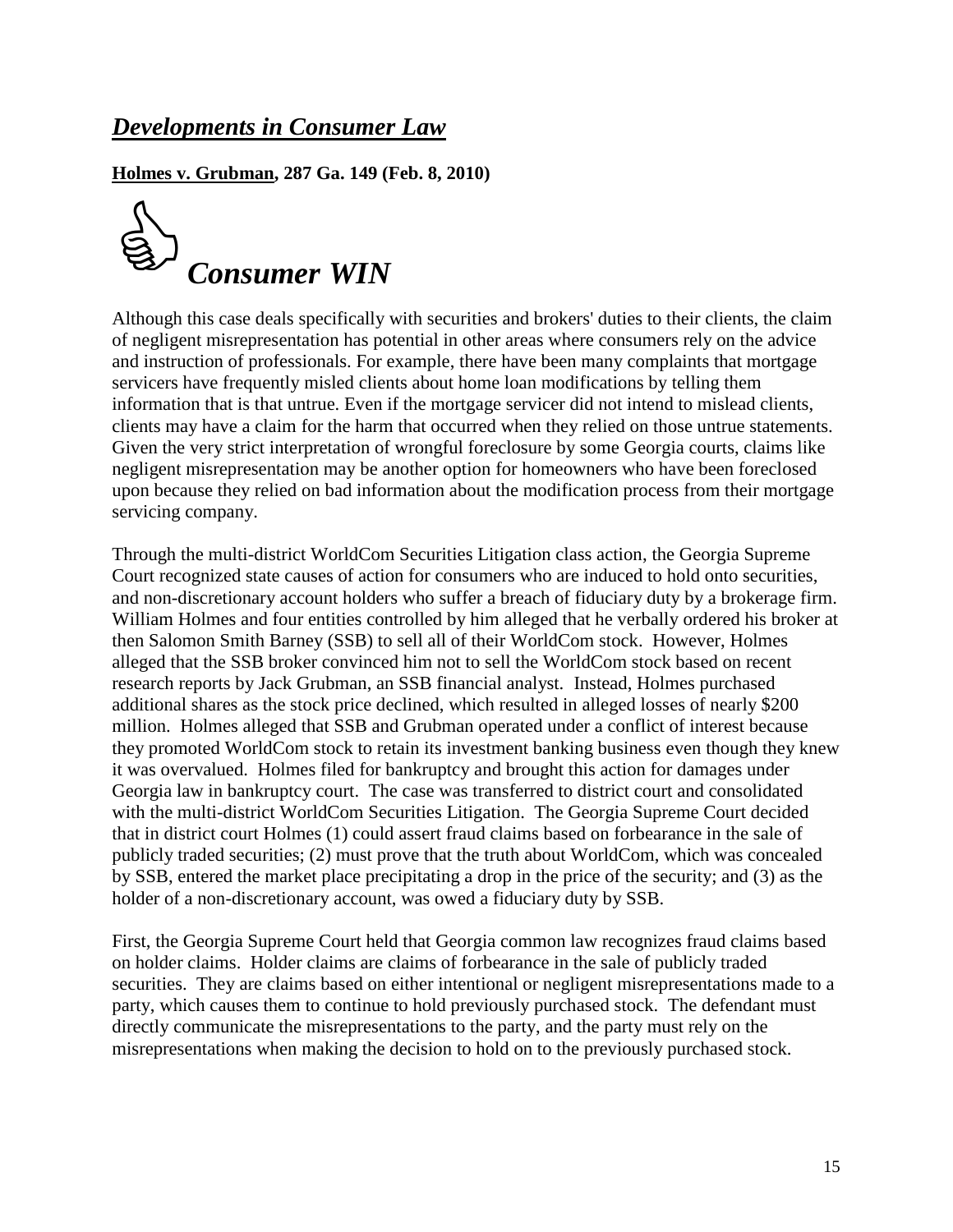Second, the Court held that under Georgia law, the plaintiff must prove that he sustained loss or damage due to the alleged misrepresentations in order to recover in an action for fraud. The Court clarified this point of law by also requiring the plaintiff to allege and prove that the defendant's misrepresentations or omissions concerning publicly traded securities entered the marketplace and directly caused a drop in the price of the securities.

Third, under O.C.G.A. § 23-2-58, a stockbroker and his customer have a fiduciary relationship as principal and agent. Limited fiduciary duties extend towards a customer who holds a nondiscretionary account. In a nondiscretionary account, the broker is only authorized to transact business after receiving authorization from the client (as opposed to a discretionary account where the broker is authorized to carry out transactions on behalf of its client without prior authorization). The Court held that the stockbroker owes a duty to not misrepresent any fact material to the transaction and not to recommend an investment which the customer has previously rejected or to which the broker has a conflict of interest.

#### **American Lien Fund v. Dixon, 286 Ga. 562 (March 1, 2010)**



This case highlights Georgia's policy in favor of property owners and establishes that a property owner retains the right to redeem property before a final judgment is entered against the property in a tax sale. In 1976, Sharon Dixon acquired ownership of property in Fulton County. In 2003, 2004, and 2005, the Fulton County Tax Commissioner issued tax liens authorizing the sale of the property to satisfy Dixon's unpaid property taxes. The Commissioner transferred the tax liens to Vesta Holdings I, LLC to sell at auction. At auction, American Lien Fund, LLC ("ALF") purchased the tax liens and received a tax deed. On November 29, 2007, Dixon sued Vesta and ALF arguing that the tax liens were illegally transferred to Vesta, making the sale of the property to ALF illegal. Dixon sought redemption of the property under O.C.G.A. § 48-4-40 and an injunction against any attempt to dispossess her, foreclose on the property or collect on any lien on it. On September 12, 2008, ALF served Dixon with a notice stating that the right to redeem the property would expire on November 14, 2008. At a hearing on October 10, 2008, the trial court granted an injunction preventing Vesta and ALF from foreclosing Dixon's right of redemption. ALF appealed the trial court's decision.

On appeal, the Georgia Supreme Court held that the trial court did not abuse its discretion when it granted an injunction to prevent Vesta and ALF from foreclosing Dixon's right of redemption. Section 48-4-47(a) provides that one who wishes to redeem the property must make complete tender in order to challenge the tax deed except when "it clearly appears that  $\dots$  [t]he tax  $\dots$ was not due at the time of the sale." There remained a factual dispute as to whether Dixon paid her taxes before the tax sale. If she had paid her taxes before the tax sale, then she would fall within the exception and maintain her right to redeem the property.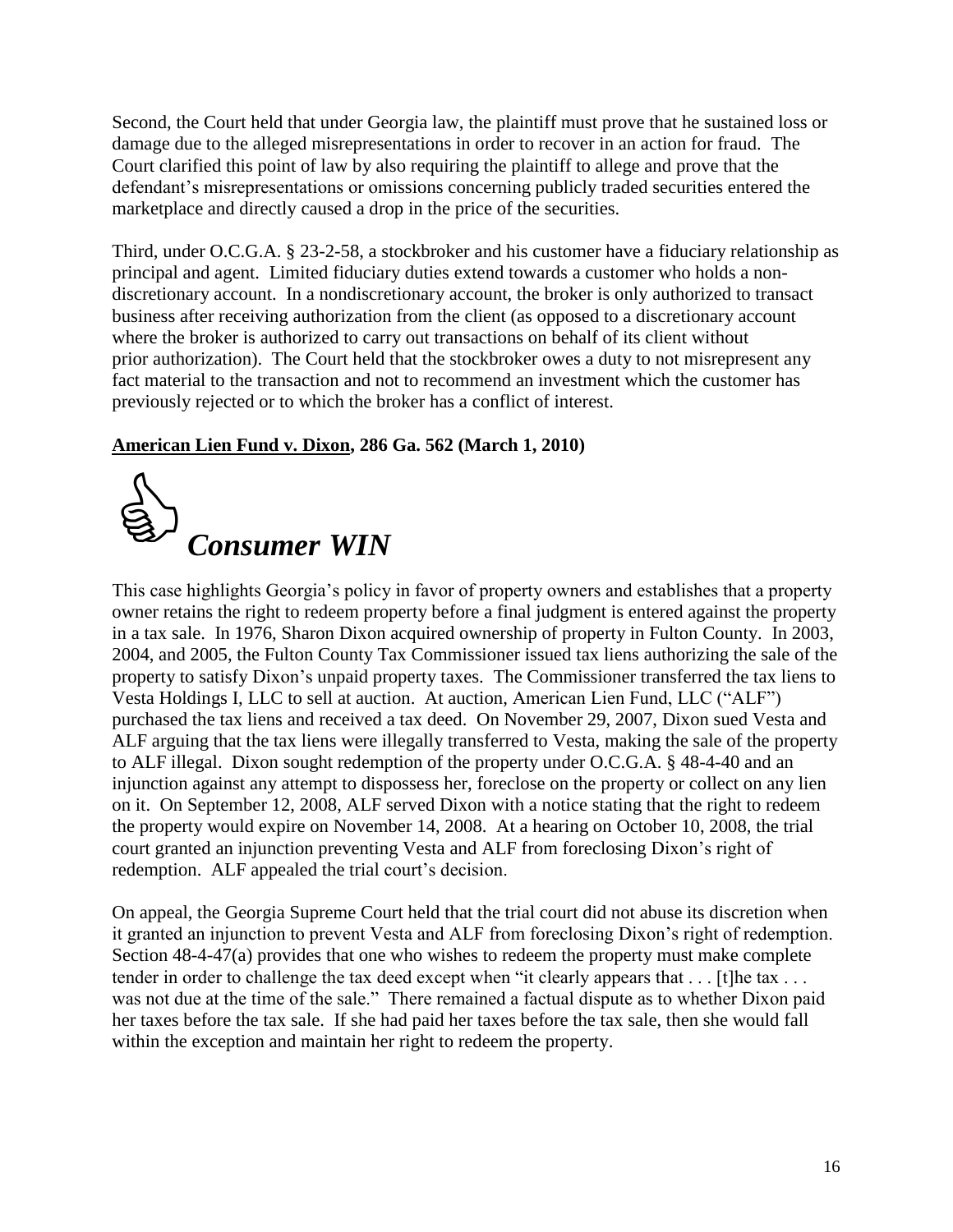

This case involves a dispute over the meaning of the word "accident" in an automobile liability insurance policy. The Georgia Supreme Court adopted a pro-insurer rule that disfavors policyholders and those injured in automobile accidents. While driving, Rachel Griffin struck and killed Matthew Matty, a bicyclist. Griffin's car then struck a second bicyclist, Jeffrey Davis, seriously injuring him. An accident reconstruction expert testified that, assuming the insured had traveled at the speed limit from the point she struck the first bicyclist to the point where she struck the second one, it would have taken her "just over a second" to travel the distance between the two bicyclists. Griffin had an insurance policy with State Auto Property & Casualty Company. The policy contained a liability limit for bodily injury of \$100,000 for "each" accident." The policy also provided that this liability limit was the most State Auto would pay under the policy "for all damages resulting from any one auto accident . . . regardless of the number of: 1. Insureds; 2. Claims made; 3. Vehicles or premiums shown in the Declarations; or 4. Vehicles involved in the auto accident." The policy did not define "accident," "each accident," or "any one accident."

The Georgia Supreme Court was asked to determine the meaning of the term "accident" in an automobile liability insurance policy where the word is not expressly defined in the policy and the word limits the liability of the insurer. State Auto argued that the incident in which Griffin struck the bicyclists constitutes one accident and that it was liable for providing only \$100,000. The bicyclists argued that the incident constituted two accidents and that State Auto was liable for providing \$200,000, that is, \$100,000 for each individual's injuries. The Court adopted the Cause Theory to determine the meaning of the term "accident" in an automobile liability insurance policy where the word is not expressly defined in the policy. Under the Cause Theory, the number of accidents is determined by the one uninterrupted cause that resulted in all subsequent accidents. In the automobile collision context, the definition of "accident" is limited to events that occurred after the negligent act of the driver but before the driver regained control of the vehicle.

The Court eschewed the Effect Theory, which determines the number of accidents from the point of view of the injured, so that each individual injury constitutes a separate accident. Adoption of the Effect Theory would have expanded Griffin's insurance coverage and benefitted the bicyclists who were harmed in the accident.

Justice Benham, in his dissent, argued that there was no need to adopt a new rule to answer the question. He would have relied on principles of contract interpretation to determine the meaning of the word "accident" in an automobile liability insurance policy where the word is not defined in the policy. Under Georgia law, undefined terms in an insurance policy are to be given their plain, ordinary meaning. If there is still some ambiguity in the policy, then the language is to be interpreted most strongly against the insurer and in favor of the insured.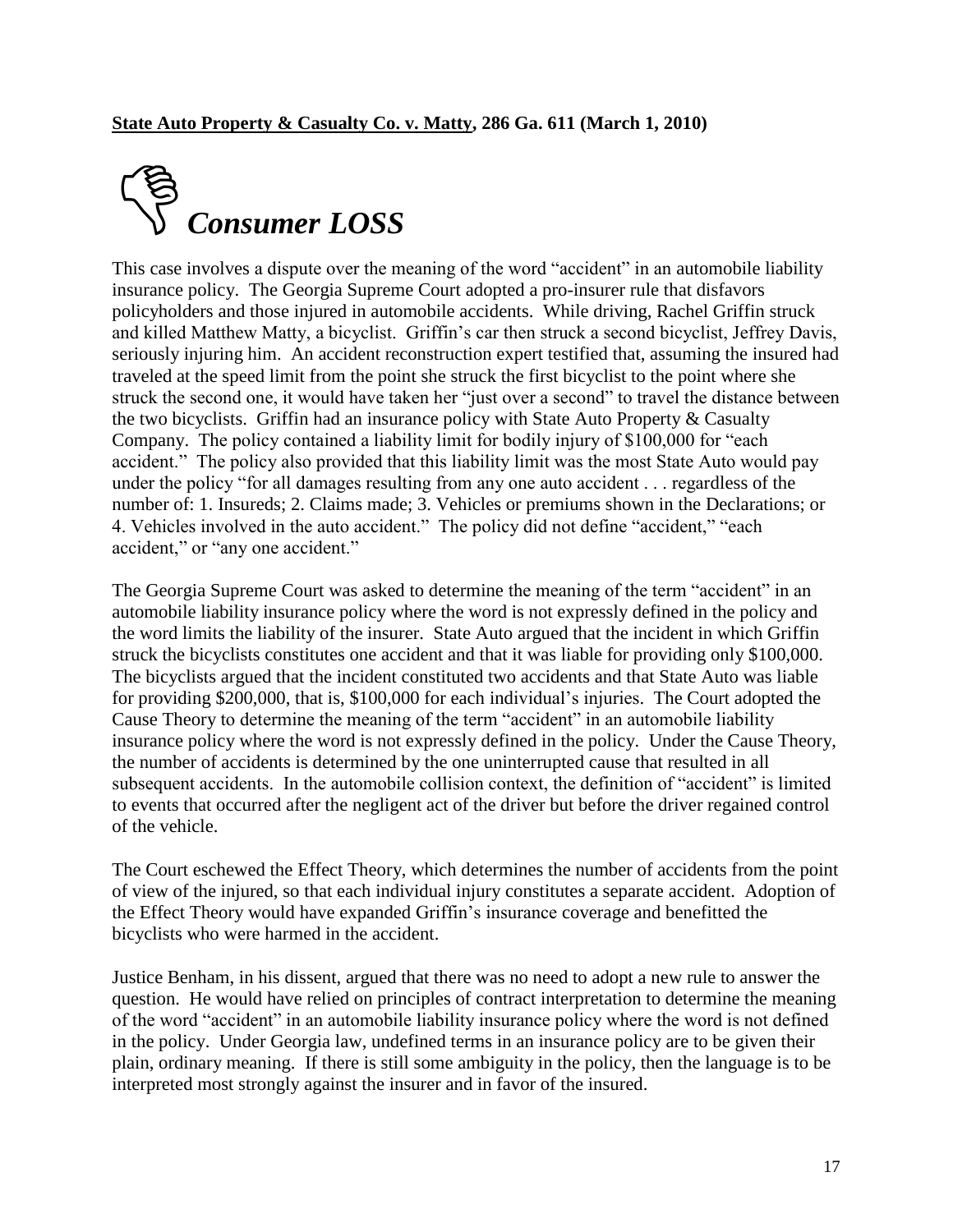

In this case, the Georgia Supreme Court was asked to determine whether notice of cancellation of an insurance policy is if ineffective if it provides the insured an opportunity to keep the policy in force by paying the past-due premium within the statutory ten-day period. On June 5, 2006, Russell Graham purchased a commercial automobile insurance policy from Infinity General Insurance Company. On July 10, 2006, Infinity sent a cancellation notice to Graham. The cancellation date on the notice was July 25, 2006, which was set out in a small box at the top of the notice and again in another small box at the bottom of the notice. On August 2, 2006, while driving the insured vehicle, Graham's son was involved in a collision that took the lives of his two passengers, Joey Lee Reynolds and Dustin Edward Lloyd.

To preempt anyone filing a claim under the insurance policy, Infinity filed suit against Graham and the estates and widows of the deceased passengers. In the suit, Infinity claimed that the insurance policy was cancelled effective July 25, 2006, and was not in force at the time of the collision. The cancellation notice stated:

"As of 07/10/2006, we have not received your payment. You are hereby notified. . . that your insurance policy will cease at 11:59 P.M. on the cancellation date mentioned above, unless we receive your payment before the cancellation date. If the premium amount listed on this notice is not received by the company before the cancellation date specified, your insurance will cease at 11:59 P.M. on that date."

The Georgia Supreme Court held that effective notice of cancellation is given when a cancellation notice clearly, unambiguously and unequivocally puts the policyholder on notice that automobile coverage will be terminated by the cancellation date. The sufficiency of a cancellation notice will depend on the language of that particular cancellation notice. "The mere fact that the notice contains an option for the policyholder to avoid the imminent cancellation does not alter the clear statement to the policyholder that coverage is being terminated because the premium was not timely paid."

The language in the cancellation notice to Graham stated three times that coverage ended at 11:59 P.M. on July 25, 2006. The notice explained that coverage was being cancelled because Graham failed to pay the premium. Infinity did not convert the cancellation notice into a demand for payment of the overdue premium by providing an option for the Graham to pay the overdue premium and avoid cancellation. Therefore, the Court held, the cancellation notice was effective notice to terminate coverage. The Court concluded that to hold otherwise would undercut the General Assembly's intent to encourage the retention of automobile insurance.

The dissenting opinion, authored by Presiding Justice Carley, would have held that effective notice is given when a cancellation notice clearly, unambiguously, unequivocally *and*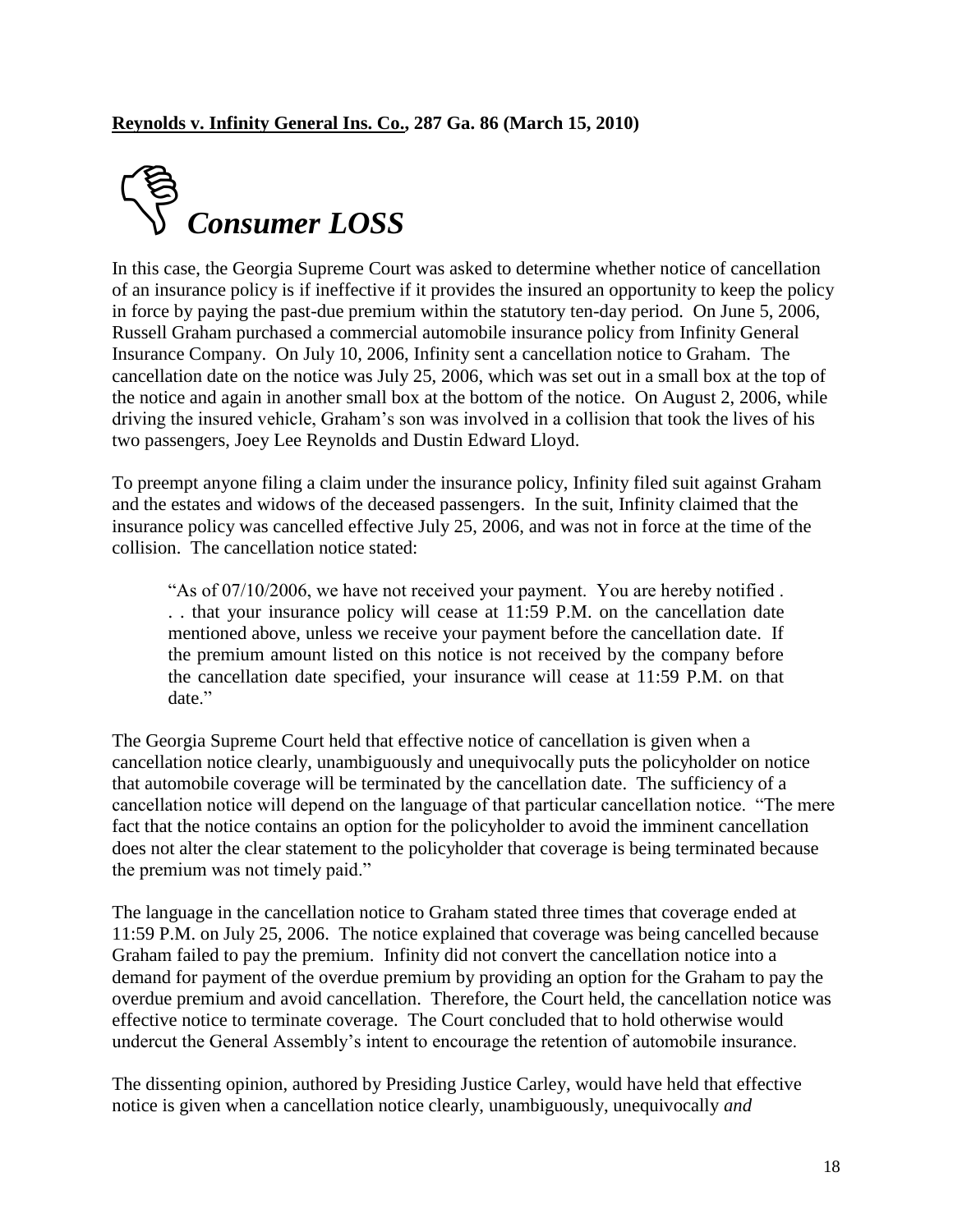unconditionally puts the policyholder on notice that automobile coverage will be terminated by the cancellation date. Presiding Justice Carley argued that inclusion of an option to pay the overdue premium and avoid cancellation treated cancellation as a future occurrence conditioned on nonpayment of the premium. Under this reasoning, the cancellation notice stated Infinity's intention to cancel coverage rather than an unconditional cancellation of coverage.

Justice Nahmias concurred with the majority opinion. He pointed out that the difference between the majority and dissenting opinion is a question of whether a cancellation notice must be "unconditional" in order to be effective. In practice, he noted, the difference amounts to whether an insurer may provide an option to continue coverage if the overdue premium is paid or cancel coverage but allow for reinstatement after the date of cancellation. Justice Nahmias believed that there is no meaningful legal distinction between the two theories, but based on the facts, agrees with the majority that the standard should not include an unconditional statement of cancellation for the cancellation notice to be effective.

#### **Southstar Energy Services v. Ellison, 286 Ga. 709 (March 15, 2010)**



The Georgia Supreme Court opened the way for natural gas consumers to recover overpayments made to Georgia gas companies. Charles Ellison and Susan Bresler filed a class action against Southstar Energy Services, LLC seeking to recover overpayments and other damages due to the gas company's violations of the Natural Gas Act. Southstar requested that the case be dismissed and the trial court granted the request on the basis that the voluntary payment doctrine prevented Ellison and Bresler from suing to recover overpayments. The Court of Appeals reversed the trial court, and the Georgia Supreme Court agreed, holding that the voluntary payment doctrine does not apply because the General Assembly specifically authorized a private right of action for violations of the Natural Gas Act.

Under Georgia law, the specific statute prevails over a general statute, absent any indication of a contrary legislative intent. The General Assembly wrote the voluntary payment doctrine into the legal code when it enacted O.C.G.A. § 13-1-13. Section 13-1-13, a general statute, provides that when payments are made "through ignorance of the law or where all the facts are known" and there is no fraud or mistake of facts, then the payment is deemed voluntary and cannot be recovered. Notwithstanding this fact, the Georgia Supreme Court held that O.C.G.A. § 46-4- 160.5 is a specific statute that permits customers to bring a civil action against a gas company for overcharging the customer in violation of the Natural Gas Act. Therefore, the Court held, section 46-4-160.5 prevailed over section 13-1-13.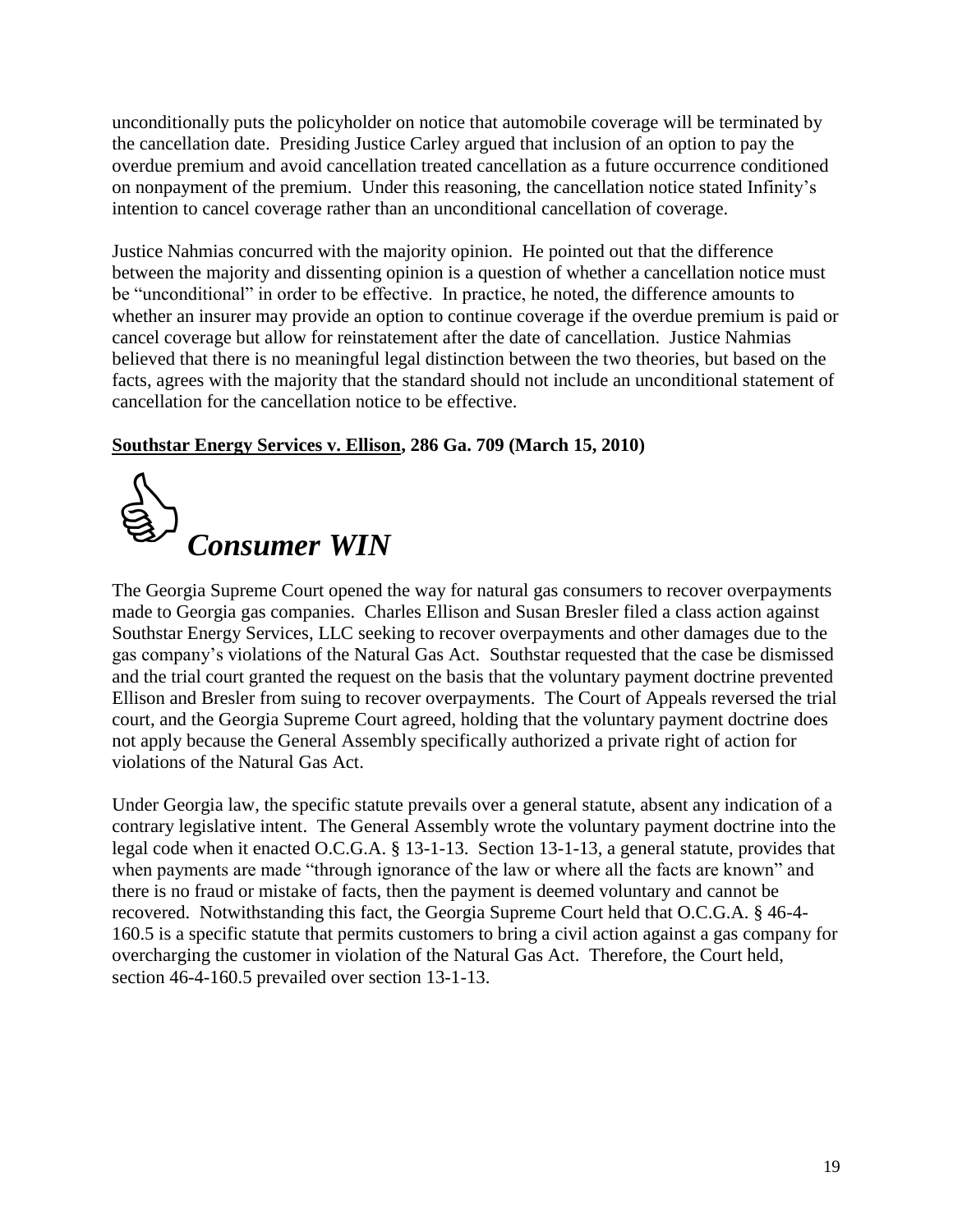#### **World Harvest Church v. GuideOne Mutual Ins. Co. (May 3, 2010)**



This case involves a suit between World Harvest Church action against GuideOne Mutual Insurance company alleging that the insurance company breached the insurance contract it had with the church and its duty to defend World Harvest in separate lawsuit in Illinois.

A lawsuit was brought against World Harvest Church in an Illinois federal district court. GuideOne Mutual Insurance Company, who was the Church's commercial general liability insurer, was informed of that lawsuit, but a sister company of GuideOne responded with a written reservation of the right to deny all liability. The sister company concluded that the policy did not cover the lawsuit in Illinois.

After that action was dismissed, a similar lawsuit was filed against the Church in Georgia. Dale Hubbell, a claims adjuster for GuideOne, testified that he had stated to the Church's General Counsel that "we didn't see coverage but we would have to evaluate what we have currently to see if there would be coverage issues." Without issuing a written reservation of rights, GuideOne assumed the defense of the lawsuit for over 10 months. On January 26, 2005, GuideOne informed the Church that it would stop defending the action in 30 days because there was no coverage. The Church hired its own attorneys to defend the lawsuit and eventually settled for \$1,000,000. Three months later, World Harvest Church brought this action against GuideOne, arguing that GuideOne breached the insurance contract, and its duty to indemnify and defend the previous lawsuit.

The Georgia Supreme Court determined that because GuideOne did not provide an effective reservation of rights to the Church, it was prevented from arguing that the insurance policy did not cover the lawsuit after conducting an initial defense of the Church.

First, the Court held that GuideOne did not provide an effective reservation of rights to the Church. Under Georgia law, there is no requirement that the reservation of rights be in writing. However, the reservation of rights must be unambiguous and "fairly inform" the insured (1) that the insurer disclaims liability; (2) the basis for the insurer's reservations about coverage; and (3) that the insurer does not waive its defenses against the insured despite the insurer's defense of the action. A written reservation of rights from the GuideOne's sister company in a similar lawsuit in another state was ambiguous because it was about a different insurance policy than the one in this lawsuit. Moreover, a statement made by GuideOne's claims adjuster that the he "did" not see coverage" was insufficient to fairly inform the Church of GuideOne's position, even though it was not required to be in writing.

Second, the Court held that GuideOne was prevented from arguing that the insurance policy did not cover the lawsuit. Where an insurer assumes exclusive control of the defense of claims against the insured without a reservation of rights, prejudice to the insured is presumed and the insurer is prevented from arguing that the insurance policy does not cover the liability.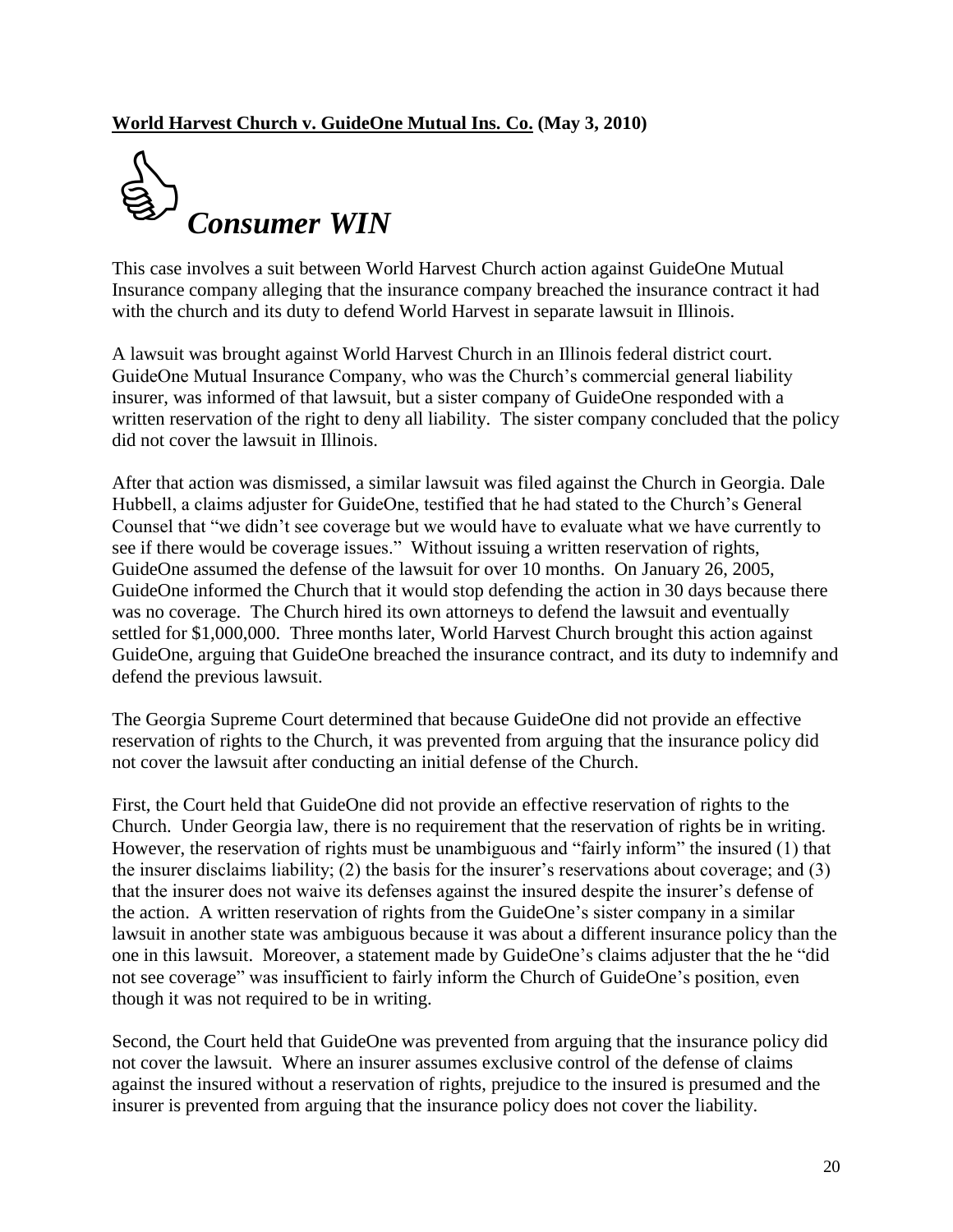GuideOne was prevented from arguing that the insurance policy did not cover the lawsuit because it conducted an initial defense of the Church without providing an effective reservation of rights. If GuideOne had only participated in the defense of the Church, then the Church would be required to show prejudice to its case to prevent the insurer from arguing that the insurance policy did not cover the lawsuit.

#### **State ex rel. Doyle v. Frederick J. Hanna & Assocs., 287 Ga. 289 (June 7, 2010)**



This case is important to both consumers and attorneys. It was a divisive case with a 4-3 split decision with a spirited dissent from Justice Melton. The case basically says that debt collection attorneys, who often also operate debt collection outfits out of the same office space, or own debt collection outfits, are not subject to the Georgia Fair Business Practices Act (FBPA). The court found that the regulation of the practice of law, even when it is debt collection, is not subject to the FBPA.

This is disappointing to consumers as often times there is little difference between the behavior of the debt collector and the debt collection law firm or attorney. Under the Georgia Supreme Court's ruling, basically debt collection attorneys are shielded from the FBPA by the fact that they are attorneys and their actions are regulated by the State Bar only. Consumers who have negative experiences with debt collection attorneys will need to file complaints with the State Bar of Georgia if they feel that debt collection attorneys are being unprofessional or unethical in their debt collection activities.

Consumers should know that they still may file actions against debt collection attorneys for violation of the federal Fair Debt Collection Practices Act (FDCPA). Such action may be asserted as a counterclaim to any lawsuit for the collection of debt filed against them, even if filed in a Georgia state court. Georgia debt collection attorneys may also be sued for violations of the FDCPA in federal district court.

The case is important to attorneys because it affirms the idea that the State Bar of Georgia is the sole regulator of professional legal services. An attorney who periodically engages in the collection of debt as part of their practice does not have to worry about running afoul of the FBPA. Not all debt collection is bad as any lawyer who obtains a judgment on behalf of a client may have to go through proceedings to collect on that judgment. Attorneys are subject to the rules of professionalism and ethics set forth by the Georgia State Bar. They should always govern themselves accordingly. As Justice Melton aptly stated in his dissent, "A lawyer can, and must, practice law without punching people in the face. And a lawyer can, and must, practice law without violating the Georgia FBPA by abusing members of the public."

The Georgia FBPA permits consumers to sue for unfair and deceptive acts and practices and is the main state consumer statute. Joseph B. Doyle, Administrator of the FBPA, issued an investigative demand to Frederick J. Hanna  $\&$  Associates, P.C. ("FJH"), a law firm that seeks to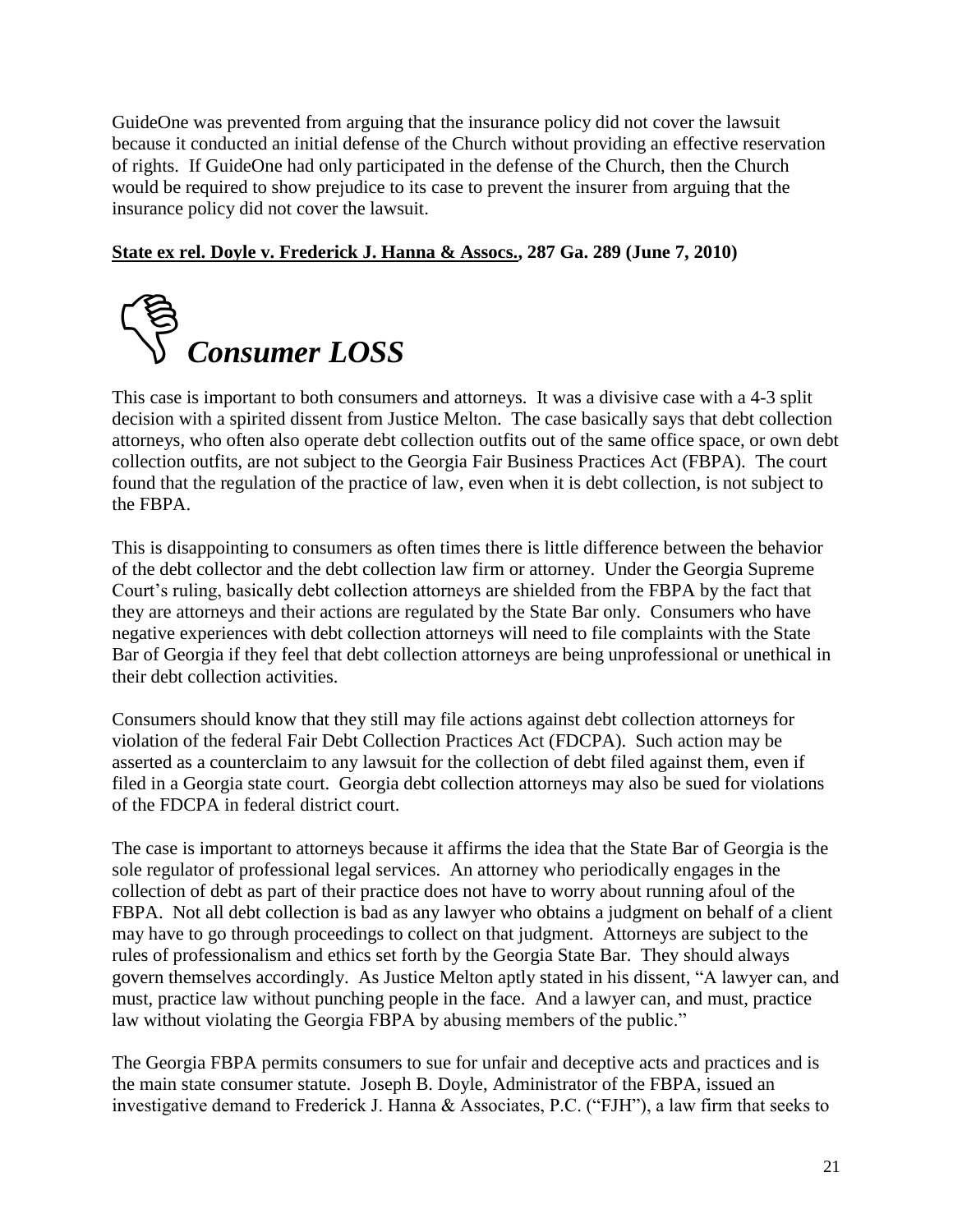collect debts on behalf of creditors. When FJH refused to comply with the demand, Doyle filed an application with the trial court to compel FJH to comply. The trial court denied the application as an attempt by Doyle to regulate the day-to-day operations of a law firm because the investigative demand directly impacts its practice of law. The trial court held that regulation of the practice of law by a member of the executive branch was in violation of the separation of powers doctrine. The Administrator appealed this decision.

The Georgia Supreme Court agreed with the trial court and held that the Georgia FBPA did not authorize the Administrator to investigate a law firm that rendered consumer debt collection services to its clients because debt collection done by an attorney is exempt from Georgia FBPA regulation and the General Assembly did not mandate that the Court should reach an opposite conclusion.

First, the Court held that the Georgia FBPA did not apply to the debt collection practices of attorneys. The Georgia FBPA regulates commercial or entrepreneurial activities, but does not expressly regulate the rendering of certain professional services. As such, the Court reasoned that professional legal services are exempt from regulation under the Georgia FBPA. The Court concluded that when a law firm engages in debt collection practices for its clients it is engaging in conduct exempt from the Georgia FBPA regulation because debt collection is a necessary part of the practice of debtor-creditor law. This is true even if non-lawyers within the firm provide services that could have been offered by a company without attorneys.

In his dissent, Justice Melton argued that "[t]he collection of consumer debts, in and of itself, has nothing to do with the practice of law, and it is simply a commercial activity that any person can perform, and any person who engages in the activity is involved in 'trade or commerce' governed by the [Georgia] FBPA." Because the Georgia FBPA applies directly to the commercial activity of collecting debts, and makes no distinction based on who is collecting the debt, the debt collection activities of attorneys should fall under the Georgia FBPA.

Second, the Court rejected any argument that an attorney who has violated the Federal Trade Commission Act ("FTCA") has also violated the Georgia FBPA. O.C.G.A. § 10-1-391(b) provides that "[i]t is the intent of the General Assembly that [the FBPA] be interpreted and construed consistently with interpretations given the . . . [FTCA]." The federal Fair Debt Collections Practices Act amended the FTCA to apply to attorneys. The Court reasoned that a likewise express act of the General Assembly was necessary before the Court could apply the Georgia FBPA to attorneys. The dissent stuck to the clear meaning of the words of section 10-1- 391(b) and argued that the Court ignored the express will of the General Assembly that the Georgia FBPA be interpreted consistently with the FTCA.

The Court did not reach a decision on whether applying the Georgia FBPA to attorneys violated separation of powers. However, Justice Melton believed that the Court relied on "a thinly-veiled separation of powers analysis in reaching its erroneous conclusion that the Georgia FBPA can have no application here." The dissenters argued that there was no violation of the separation of powers principle because the Georgia FBPA does not impermissibly regulate the practice of law, but regulated a commercial activity that may be properly investigated pursuant to Georgia FBPA.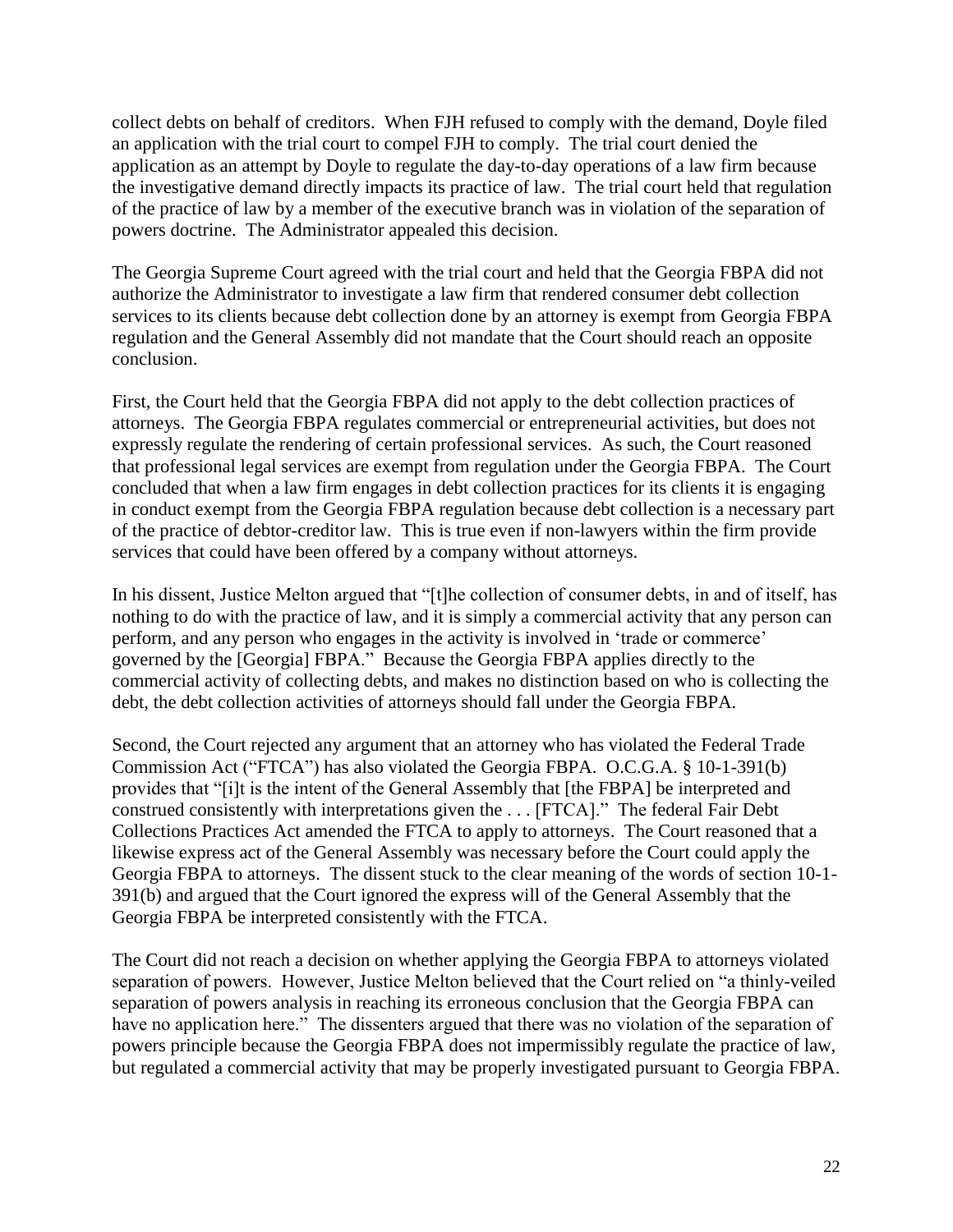

This case arises from a suit filed against American General for breach of contract, fraud and a violation of O.C.G.A. § 45-17-11(b). Terry and Sarah Anthony refinanced a mortgage loan with American General in 2002. The loan agreement specified that there was a \$350 "Notary Fee." Section 45-17-11(b) sets the maximum notarial fee at \$4.00, and section 45-17-11(d) requires disclosure of the statutory fee limit prior to notarization. The Anthonys argued that American General collected the \$350 notarial fee and failed to inform them of the limit. The Anthonys filed suit against American General in the federal district court but lost. The Georgia Supreme Court was asked to determine whether (1) a corporation that employs notaries public to help facilitate its lending practices can be held directly or vicariously liable for violations of section 45-17-11; (2) a private person can sue to recover notarial fees paid in violation of section 45-17- 11; (3) the voluntary payment statute prevents recovery for notarial fees paid in violation of section 45-17-11; and (4) the statute of limitations on fraud and money had and received claims is suspended when the contract states that the fees are "reasonable and necessary."

First, the Court held that a corporation employing a notary public to help facilitate lending practices is not directly or vicariously liable for the notary's violations of section 45-17-11(b). Section 45-17-11(b) protects consumers against only notary publics. The Court reasoned that because a notary public must be an individual, not a corporation, American General cannot directly violate section 45-17-11(b). Nor is a corporation vicariously liable for violations of section 45-17-11(b) committed by a notary public it employs because a notary public is a public officer whose duties to the public are superior to any private duties to his employer. When acting in his public capacity, his private service as an employee is suspended. Therefore, any violation he commits as a notary public cannot be in his capacity as an employee. Notwithstanding the above, under section 51-12-30, a corporation may be civilly liable for violations of section 45-17-11(b) if it participates in or procures the notary's violations.

In her dissent, Chief Justice Hunstein argued that American General should be directly liable under section 45-17-11(b) for the notary's violations. The loan agreement was drafted by American General and contained the notary fee, and the fee was paid to American General, and not to the notary.

Second, the Court held that there is no private civil action under section 45-17-11(b), and that Georgia law does not permit courts to fashion a private right of action unless the General Assembly has expressly provided one. The notary statute is a penal statute, but civil liability may be authorized where the text of the penal statute indicates the legislature intended to create a private cause of action, and public policy supports imposing civil as well as criminal penalty. However, the General Assembly did not create a private right of action in the text of section 45- 17-11(b). Moreover, the General Assembly enacted O.C.G.A. § 9-2-8(a) to prevent courts from creating private causes of action where it was not expressly provided for in statute.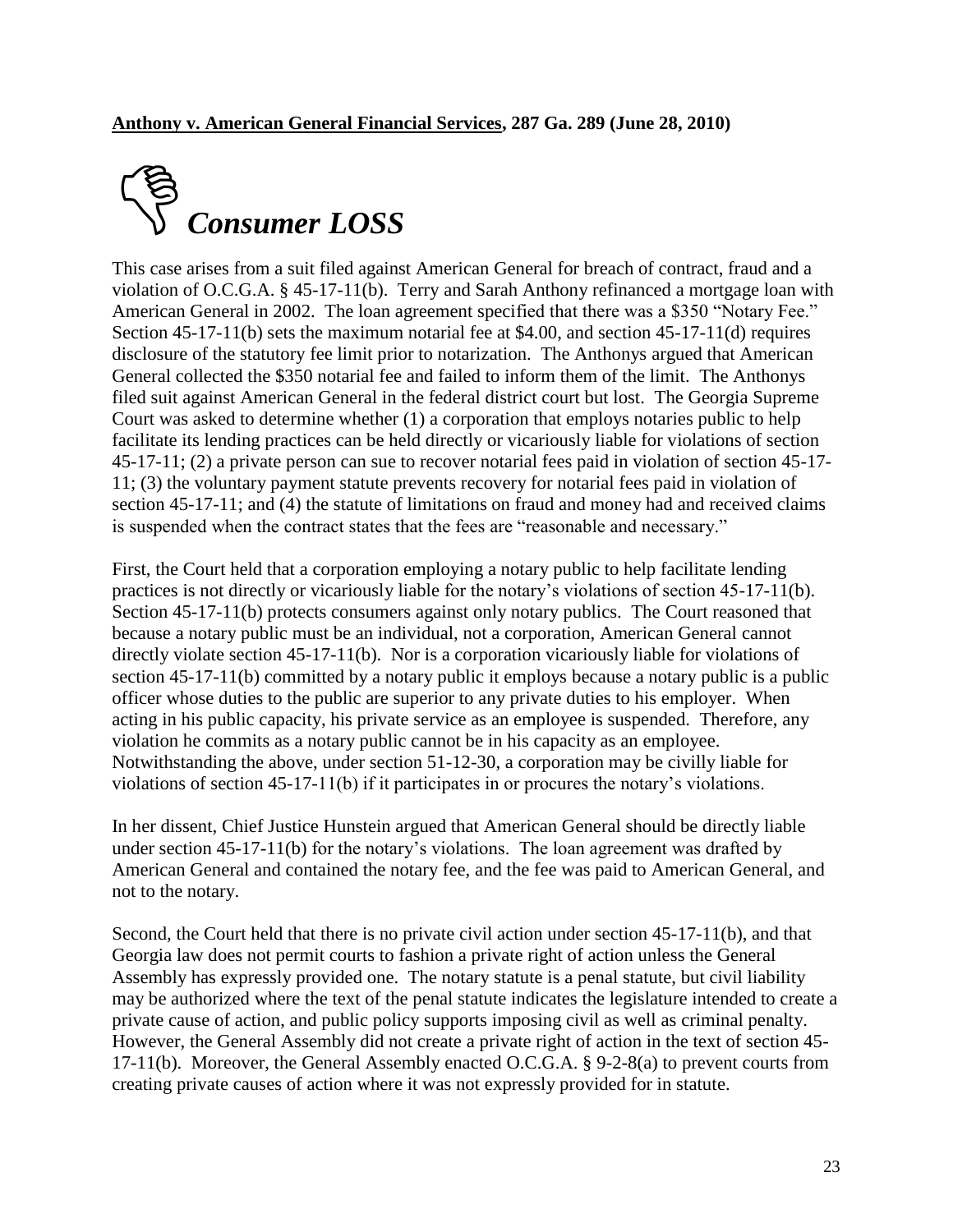Chief Justice Hunstein disagreed with the Court and argued that a private cause of action should arise where a violation of section 45-17-11(b) is attributable to a corporation rather than an individual notary. The legislative intent of the statute is to protect consumers of notarial services and available ways to remedy violations of section 45-17-11(b) (e.g., criminal prosecution or administrative rebuke) were insufficient to promote corporate compliance and deter future violations.

Third, the Court held that the breach of contract claim against American General is not barred by the voluntary payment doctrine. "Under the voluntary payment doctrine, a party may not recover for payments made 'through ignorance of the law or where all the facts are known and there is no misplaced confidence and no artifice, deception, or fraudulent practice used by the other party." The loan agreement misrepresented that the \$350 notary fee was "reasonable and necessary" contrary to the limit imposed by section 45-17-11(b). Because the complaint alleged sufficient "artifice, deception, or fraudulent practice" used by American General in securing the \$350, the voluntary payment doctrine was inapplicable.

Fourth, the Court held that the four-year statute of limitations on claims of fraud and money had and received should not be tolled for the Anthonys. O.C.G.A.  $\S$  9-3-96 provides that "[i]f the defendant . . . [is] guilty of a fraud by which the plaintiff has been debarred or deterred from bringing an action, the period of limitation shall run only from the time of the plaintiff's discovery of the fraud." If the fraud could not be discovered by the exercise of ordinary diligence, the statute of limitation tolls until ordinary diligence would reveal the fraud or until eventual discovery. Because the Anthonys were not prevented from discovering a violation of section 45-17-11, the statute of limitations should not be tolled for them.

#### **Fidelity National Title Insurance Co. v. Keyingham Investments, 288 Ga. 312 (October 18, 2010)**



Thoughtforce International, Inc., Sam Dobrow, and Real Estate Solutions Providers, Inc. (the "lenders") agreed to loan \$106,000 to a man they thought was Michael Shanahan in exchange for a security deed in property in which the real Michael Shanahan had an ownership interest. Prior to closing, the lenders received a commitment from Fidelity National Title Insurance to insure the property against defects in the title.

After the loan went into default, Fidelity learned that the man who secured the loan was an imposter. The lenders made a claim under the commitment agreement, which Fidelity denied. On June 2, 2005, two of the lenders assigned to Keyingham their interests in the claim against Fidelity. On June 6, 2005, Keyingham and Real Estate Solutions Providers sued Fidelity for breach of contract and other claims, seeking to recover the \$106,000 lost in the transaction. The Court of Appeals held that conditions of the title insurance commitment were satisfied when it was later discovered that the borrower who executed a security deed was an imposter who forged the true owner's name on the deed.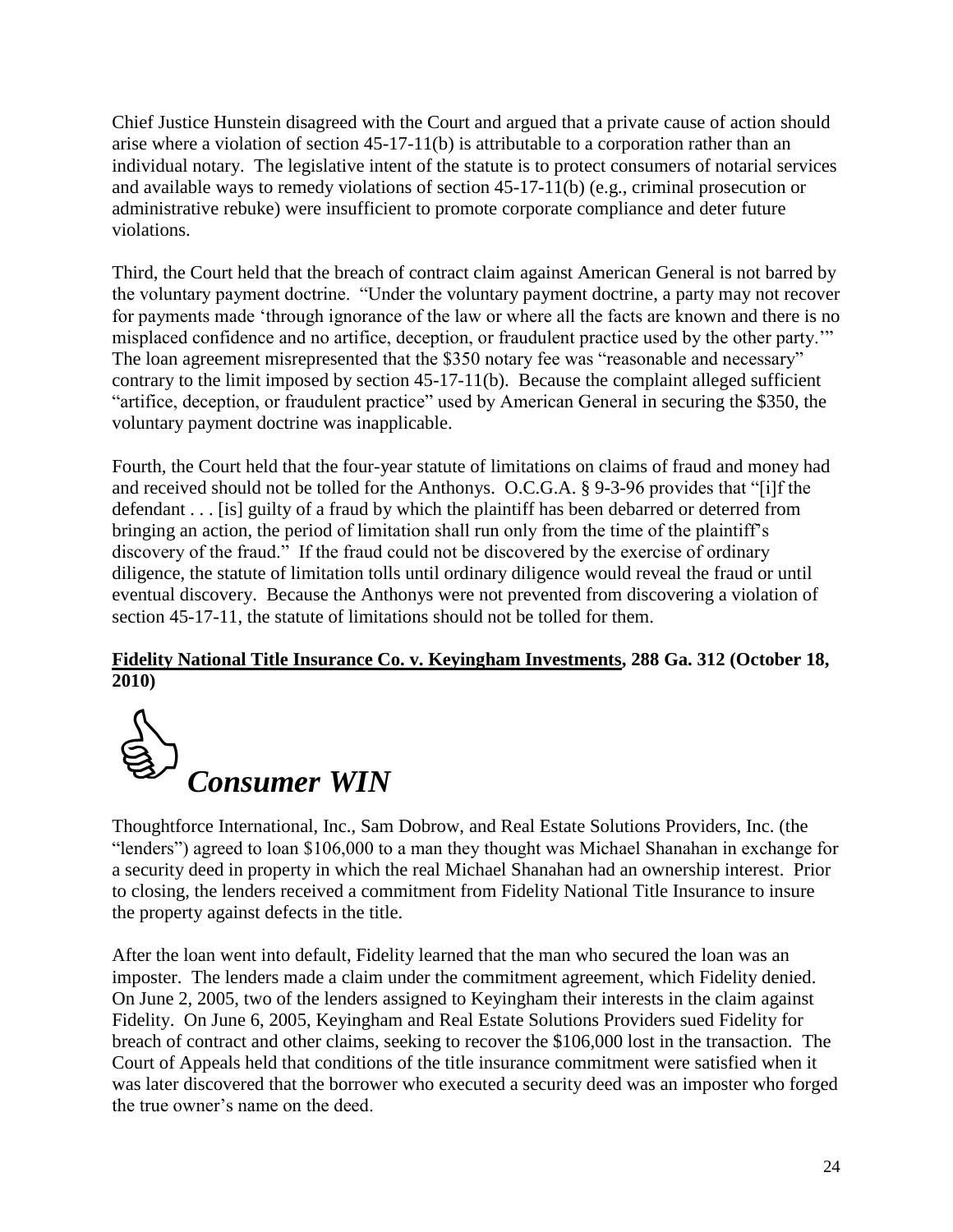The Georgia Supreme Court agreed and held that title insurance purchased by an unknowing buyer covers the risk of a forgery. Title insurance protects a party from defective titles, which necessarily results in the party not receiving an interest in the land. A forged deed conveys a defective title. The Court held that a title insurance commitment must be construed to provide coverage for forgeries in the absence of language in the agreement that plainly excludes or limits coverage.

#### **State Farm Mutual Automobile Insurance Co. v. Adams, 288 Ga. 315 (November 30, 2010); American International South Insurance Co. v. Floyd, 288 Ga. 322 (November 30, 2010)**



In these paired cases, *Floyd* had similar facts to *Adams* and the Supreme Court reviewed them concurrently and applied the law from *Adams* to reach a similar conclusion in *Floyd*. The reasoning it gave was "for all of the reasons set forth in *Adams*, we find that *Floyd's* unpaid hospital lien does not reduce United Automobile's coverage or concomitantly increase American International's uninsured motorist coverage."

This case arises from a claim against an uninsured motorist (UM) insurer, where the insurer claimed it was entitled to a credit for payment of a hospital lien against the insured. The Court considered whether an uninsured motorist's available liability coverage may be used to make payment on a hospital lien against the victim of the uninsured motorist's negligence.

After being injured in an automobile accident, Randolph Adams sued the defendant that injured him. Adams settled with the defendant, and was paid from the defendant's \$25,000 insurance policy with Nationwide. Nationwide exhausted its coverage by paying \$15,782.34 directly to Adams and his attorney, and \$9,217.66 to Grady Hospital to satisfy a hospital lien for unpaid services rendered to Adams to treat his injuries from the accident. Because his damages exceeded the \$25,000 from Nationwide, Adams filed a claim with his UM carrier, State Farm Mutual Automobile Insurance Company. Adams carried \$100,000 worth of UM coverage with State Farm. State Farm paid Adams \$75,000, arguing that it was entitled to a credit for the full \$25,000 paid out by Nationwide. However, Adams argued that State Farm was not entitled to a credit for Nationwide's payment of the Grady Hospital lien. The underlying lawsuit ensued, and based on the UM statute, the trial court ruled in favor of State Farm. Adams appealed and the Court of Appeals reversed the trial court, finding that State Farm was not entitled to a credit for the hospital lien paid by Nationwide.

The Georgia Supreme Court reversed the Court of Appeals. The Court held that the amount paid to settle the hospital lien should be subtracted from a UM coverage amount. The UM statute requires drivers to purchase UM insurance. The purpose of the UM insurance is to place the injured party in the same position as if the uninsured motorist who caused the injury was covered with liability insurance. Moreover, the UM statute is triggered if the motorist who caused the injury is underinsured. Under O.C.G.A. § 33-7-11(b)(1)(D)(ii), a motor vehicle is underinsured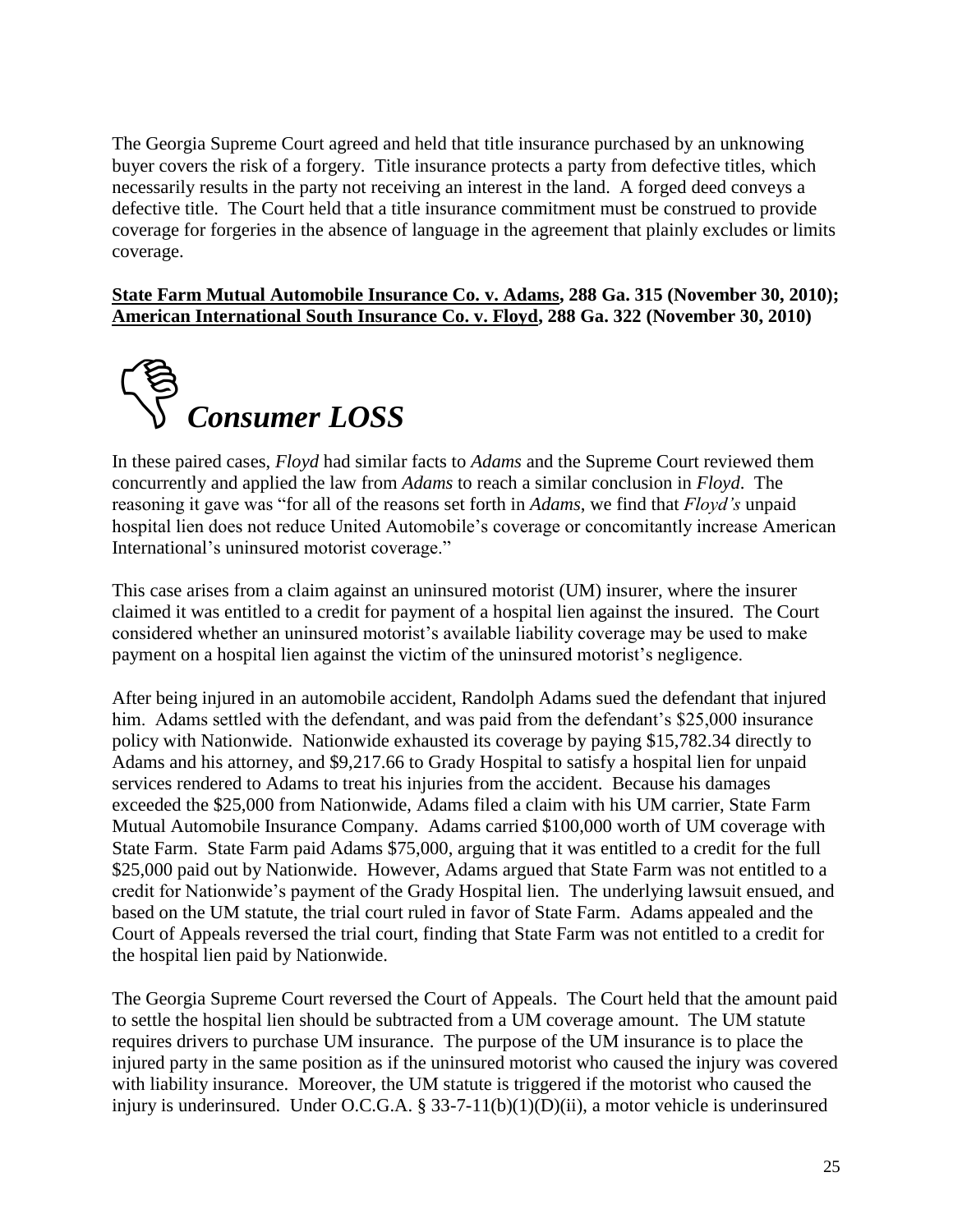if the injured party's UM coverage exceeds the sum of the full liability coverage of the motorist liable for the injury minus payments for "other claims or otherwise."

O.C.G.A. § 44-14-470(b) grants a hospital the right to place a lien on the patient's cause of action, that is, the patient's legal recourse against a the person who caused the patient's injuries. The hospital lien "allows the hospital to step into the shoes of the insured for purposes of receiving payment from the wrongdoer's insurance company for economic damages represented by the hospital bill." Therefore, payment of the lien benefits the patient and satisfies a debt against him. Although payment to the hospital diminishes the actual amount of money passing through the insured's hands, it does not diminish any of the benefit from the insurance proceeds he was entitled to receive under the insurance policy.

In his dissent, Justice Benham argued that State Farm was not entitled to a credit for the amount Nationwide paid to the hospital for its treatment of injuries caused by the negligent acts of the wrongdoer. He argued that the language of the UM statute should be interpreted in such a way as to give effect to the legislative purpose of protecting victims from the negligence of irresponsible drivers. He agreed with the Court of Appeals interpretation of section 33-7-  $11(b)(1)(D)(ii)$ 's "payment of other claims or otherwise" clause as encompassing a valid hospital lien. He argued that the insured is entitled to the difference between his UM policy limit and the funds he actually received from the wrongdoer's carrier after payment of the hospital lien. The majority opinion would penalize the victim by limiting his potential recovery by the amount of the hospital lien.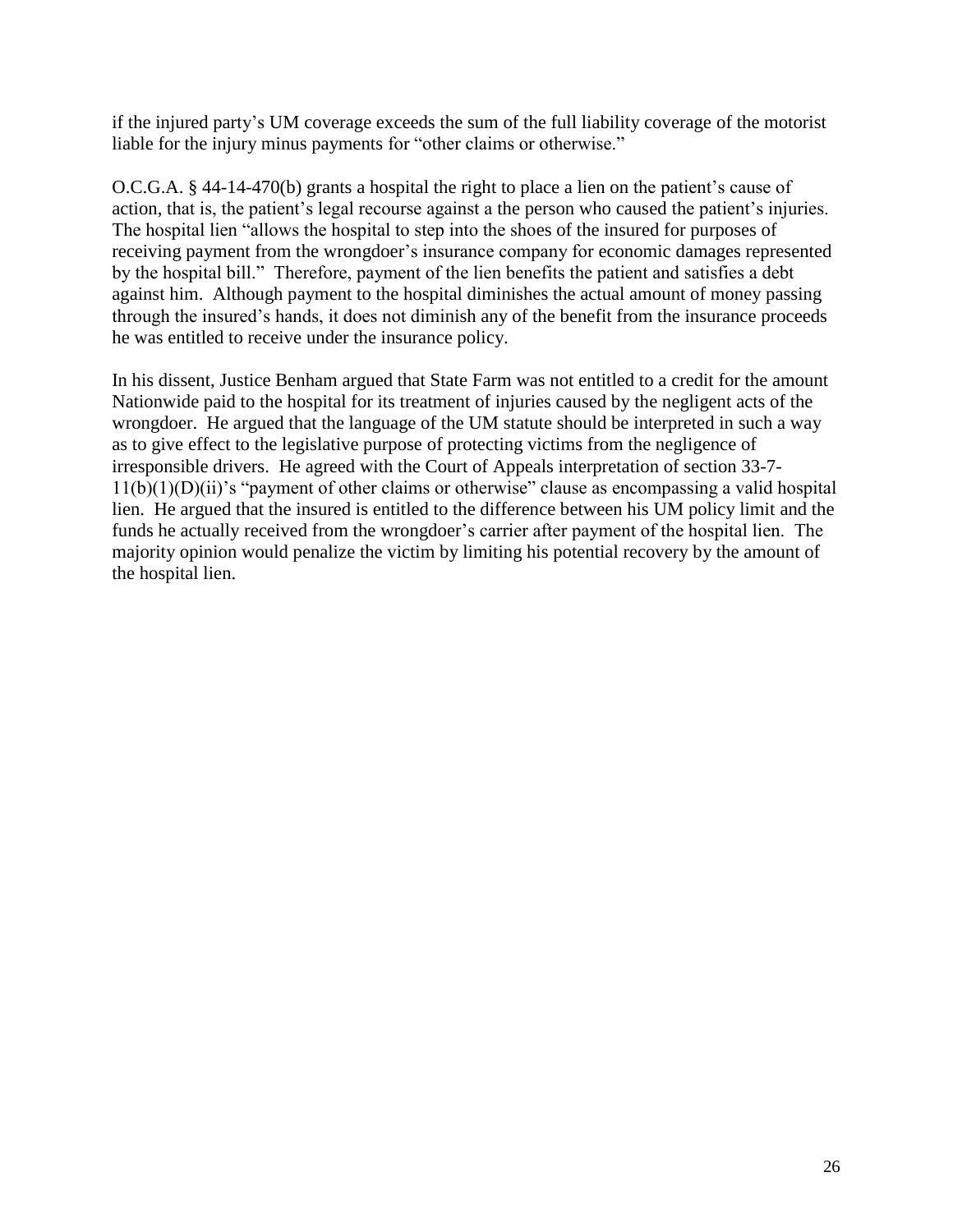## **Court Watch Glossary of Terms**

Abuse of Discretion – A standard of reviewing a lower court's or other decision maker's judgment. To overturn a decision for abuse of discretion, the reviewing court must find that the decision was wholly unsupported by the evidence, illegal, or clearly incorrect. (Nolo's Plain-English Law Dictionary)

Breach of Fiduciary Duty – When one person who acts as a fiduciary (a person to whom property or power is entrusted for the benefit of another) for client acts in any manner adverse or contrary to the interests of the client, or acts for his own benefit in relation to the subject matter. (USLegal.com)

Cause Theory – A legal theory under which a single event has occurred for insurance purposes when numerous injuries were caused by the same act or omission. (Georgia Supreme court blog)

Class Action –A lawsuit in which a large number of people with similar legal claims join together in a group (the class) to sue someone, usually a company or organization. Common class actions involve cases in which a product has injured many people, or a group of people has suffered discrimination at the hands of an organization. (Nolo's Plain-English Law Dictionary)

Counterclaim – A defendant's court papers that seek to reverse the thrust of the lawsuit by claiming that, despite the plaintiff having brought the lawsuit in the first place, the plaintiff is actually wholly or partly at fault concerning the same set of circumstances. The counterclaim goes on to allege that the plaintiff thus owes the defendant money damages or other relief. A counterclaim is commonly but not always based on the same events that form the basis of the plaintiff's complaint. For example, a defendant in an auto accident lawsuit might file a counterclaim alleging that it was really the plaintiff who caused the accident—or could claim that, as long as they're in court, the plaintiff should pay for having chopped down the defendant's tree the previous week. (Nolo's Plain-English Law Dictionary)

Declaratory Judgment – A declaratory judgment, sometimes called declaratory relief, is conclusive and legally binding as to the present and future rights of the parties involved. The parties involved in a declaratory judgment may not later seek another court resolution of the same legal issue unless they appeal the judgment. Declaratory judgments are often sought in situations involving contracts, deeds, leases, and wills. (Dictionary.com)

Dissenting opinion –The opinion of a judge of a court of appeals, including supreme courts, that disagrees with the majority opinion. (Nolo's Plain-English Law Dictionary)

Doctrine of Res judicata – Latin for a legal issue that has been finally decided by a court, between the same parties, and cannot be ruled on again. For example, if a court rules that John is the father of Betty's child, John cannot raise the issue again in another court. (Nolo's Plain-English Law Dictionary)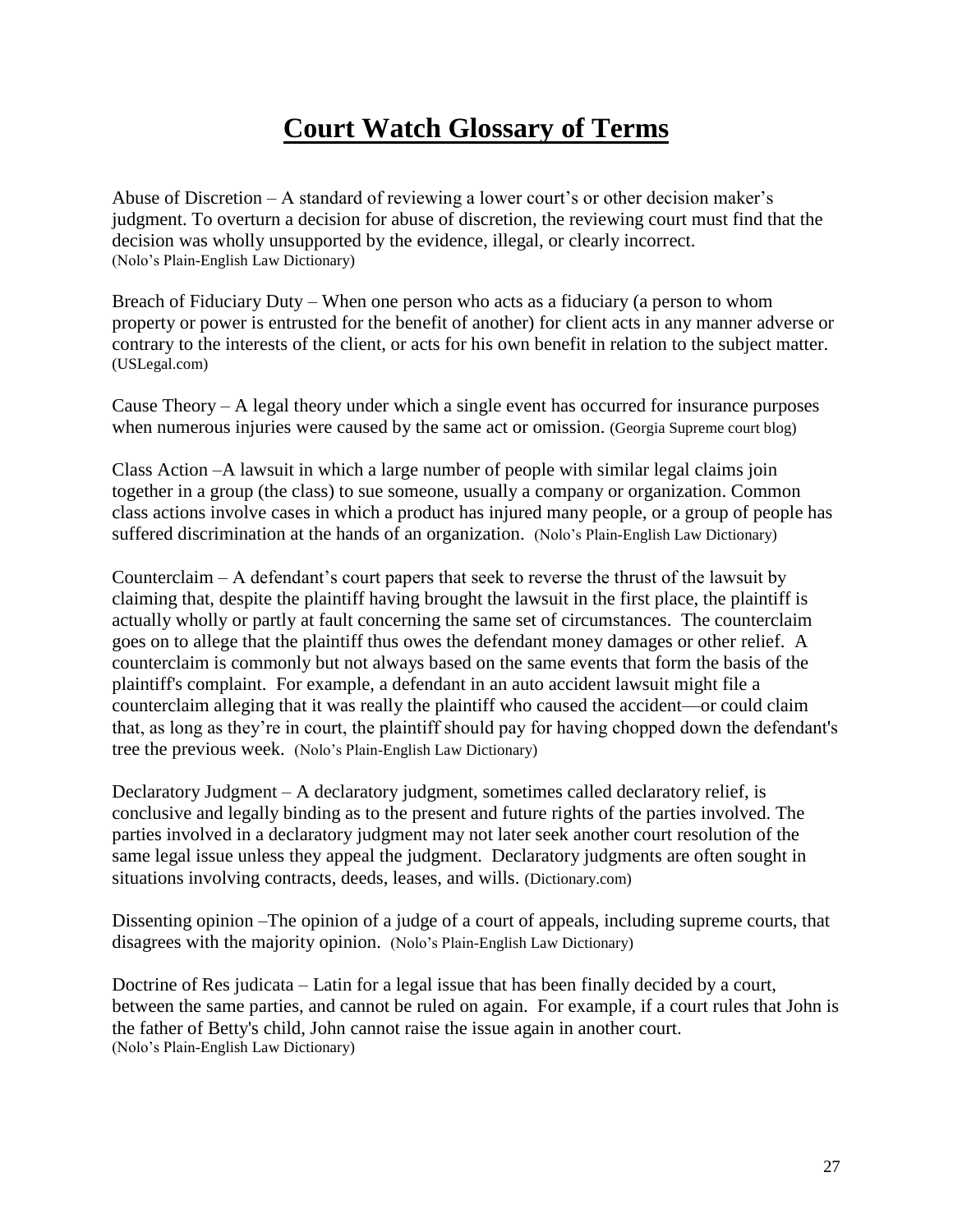Due Process of Law  $-A$  fundamental principle of fairness in all legal matters, both civil and criminal, especially in the courts. All legal procedures set by statute and court practice, including notice of rights, must be followed for each individual so that no prejudicial or unequal treatment will result. While somewhat indefinite, the term can be gauged by its aim to safeguard both private and public rights against unfairness. (Nolo's Plain-English Law Dictionary)

Economic (Compensatory) Damages –Money damages recovered as compensation for economic loss, such as lost wages. (Nolo's Plain-English Law Dictionary)

Effect Theory – A legal theory which says that each individual injury constitutes a separate accident, or the "event" theory, which looks to the number of events that resulted in the injuries. (Georgia Supreme Court Blog)

Equal Protection – The right, guaranteed by the Fourteenth Amendment to the U.S. Constitution, to be treated the same, legally, as others in the same situation. If a law discriminates between one group of people and another, the government must have a rational basis for doing so. A law that discriminates on the basis of a suspect classification—that is, it makes a distinction based on race, gender, or another trait that has historically resulted in discriminatory treatment—is constitutional only if there is a very compelling reason for the distinction. (Nolo's Plain-English Law Dictionary)

Estoppel – A legal principle that prevents a person from asserting or denying something in court that contradicts what has already been established as the truth. (Nolo's Plain-English Law Dictionary)

Fair Business Practice Act of 1975 (FBPA) – The primary consumer protection law of Georgia and is enforced by the Governor's Office of Consumer Affairs. The FBPA regulates unfair or deceptive practices in consumer transactions (that is, transactions for personal, family or household purposes). The FBPA also regulates matters such as health spa memberships, "going out of business" sales, telemarketing, multilevel marketing opportunities, campground memberships and certain promotional activities. The FBPA authorizes private citizens to sue for violations in certain circumstances. (Georgia.gov)

Final Judgment-- the written determination of a lawsuit by the judge who presided at trial (or heard a successful motion to dismiss or a stipulation for judgment), which renders (makes) rulings on all issues and completes the case unless it is appealed to a higher court. It is also called a final decree or final decision (Freedictionary.com)

Forbearance – The act of abstaining from proceeding against a delinquent debtor or delay in exacting the enforcement of a right. Refraining from action. (Nolo's Plain-English Law Dictionary)

Fraud – Intentionally deceiving someone and causing that person to suffer a loss. Fraud includes lies and half-truths, such as selling a car that is a lemon and claiming "she runs like a dream." (Nolo's Plain-English Law Dictionary)

Gross Negligence – The absence of "that care which every man of common sense, however inattentive he may be, takes of his own property." (O.G.C.A. 51-1-4). A lack of care that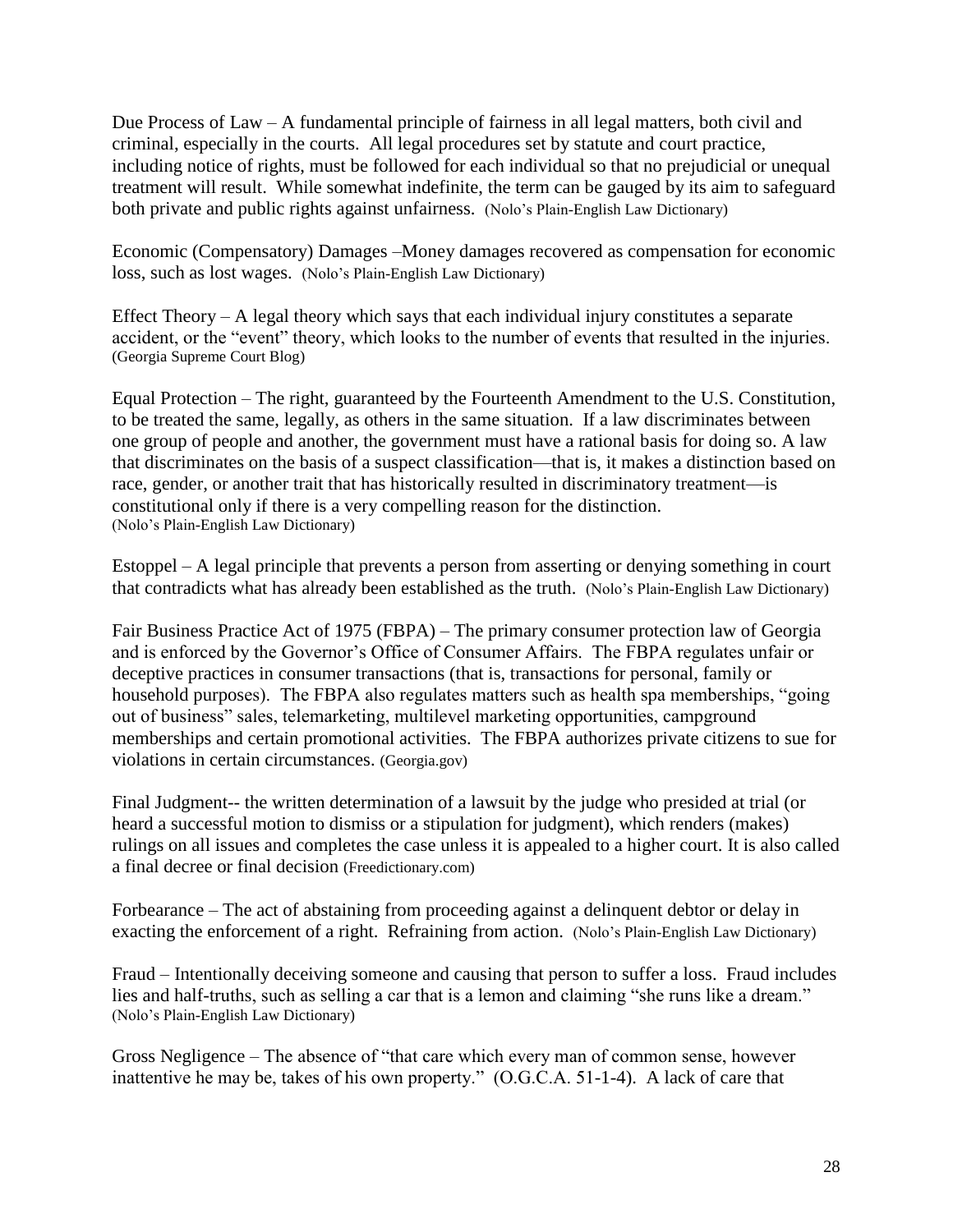demonstrates reckless disregard for the safety or lives of others, which is so great it appears to be a conscious violation of other people's rights to safety. (Nolo's Plain-English Law Dictionary)

Implied cause of action  $-A$  term used in statutory and constitutional law for circumstances when a court will determine that a law that creates rights also allows private parties to bring a lawsuit, even though no such remedy is explicitly provided for in the law. (Freedictionary.com)

Injunction – A court decision commanding or preventing a specific act. Injunctions can be temporary, pending a consideration of the issue later at trial (these are called interlocutory decrees or preliminary injunctions). Judges can also issue permanent injunctions at the end of trials. (Nolo's Plain-English Law Dictionary)

Investigative Demand – a formal written request for the production of documents, a demand for oral or deposition testimony, or service of interrogatories requiring written response. (Nolo's Plain-English Law Dictionary)

Judicial Review – The judicial consideration of a lower court judgment by an appellate court, determining if there were legal errors sufficient to require reversal. In reviewing a lower court decision or order, appellate courts focus on errors of a legal nature and will usually not disturb factual findings. (Nolo's Plain-English Law Dictionary).

Legislative Intent – In law, the legislative intent of the legislature in enacting legislation may sometimes be considered by the judiciary when interpreting the law (Freedictionary.com)

Lien – A creditor's legal claim against particular property owned by a debtor as security for a debt. Liens the debtor agrees to, called security interests, include mortgages, home equity loans, car loans, and personal loans for which the debtor pledges property as collateral. Nonconsensual liens are liens placed on property without the debtor's consent, and include tax liens, judgment liens (liens a creditor obtains by suing and getting a court judgment against the debtor), and mechanics' liens (liens filed by a contractor who worked on the debtor's house but didn't get paid). (Nolo's Plain-English Law Dictionary)

Loss of Consortium – A type of legal claim made by a spouse when the other spouse has been injured to a point of being unable to provide the benefits of a family relationship, including intimacy, affection, and company. (Nolo's Plain-English Law Dictionary)

Majority Opinion–A court's written explanation of a judgment, usually including a summary of the facts, an explanation of the law on the issue, and the court's analysis for applying the law to those facts and coming to a conclusion. The opinions of appellate courts (courts that review the decisions of trial courts, the highest appellate court being the Supreme Court) are frequently published and create rules for future litigants to follow. Appellate judges who disagree with a majority opinion may file dissenting opinions. (Nolo's Plain-English Law Dictionary)

Malpractice – The delivery of substandard care or services by a lawyer, doctor, dentist, accountant, or other professional. Generally, malpractice occurs when a professional fails to provide the quality of care that should reasonably be expected in the circumstances, with the result that a patient or client is harmed. (Nolo's Plain-English Law Dictionary)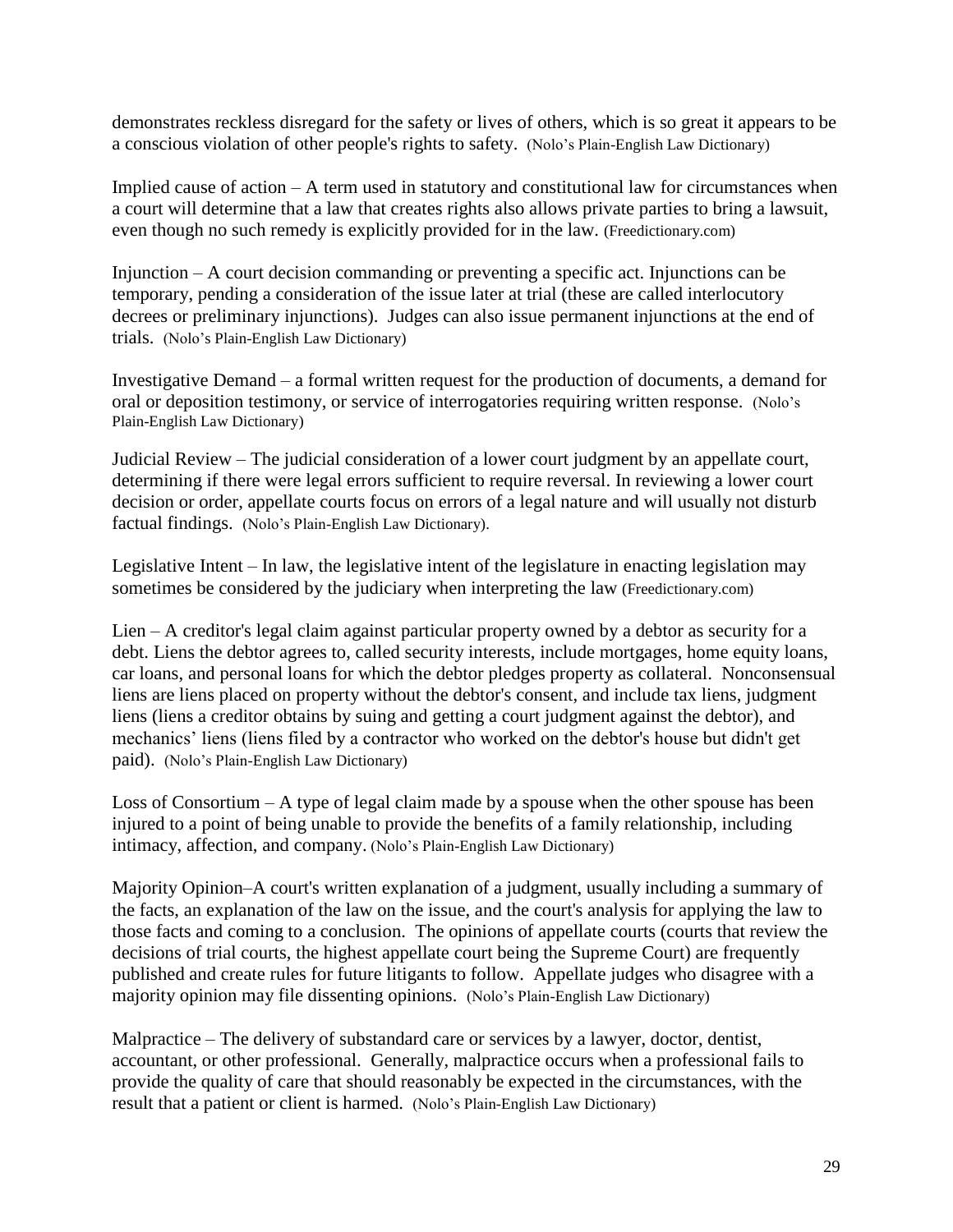Money had and Received – An action by which the plaintiff can recover money paid to the defendant. The money is usually recoverable because the money had been paid by mistake or under compulsion, or the consideration was insufficient. Such an action also helps the plaintiff to recover money which the defendant had received from a third party. (USLegal.com)

Non-discretionary account– An investor and a financial advisor review a list of mutual funds that have been pre-screened and selected for inclusion in the program, and choose funds from that list to create a customized asset allocation model. The investor is responsible for providing approval of the rebalancing of the portfolio and for the decision to replace any of the mutual funds. (Investopedia.com)

Non-economic (General) Damages –Monetary recovery in a lawsuit for injuries suffered or breach of contract for which there is no exact dollar value that can be calculated. General damages can include, for example, pain and suffering, compensation for a shortened life expectancy, and loss of the companionship of a loved one. (Nolo's Plain-English Law Dictionary)

Notice – Information that one person gives to another, alerting the other party of the first party's intentions. Notice of a lawsuit or petition for a court order begins with personal service on the defendants (delivery of notice to the person) of the complaint or petition, together with a summons or order to appear (or file an answer) in court. In a noncourt setting, notice can simply be a written statement of intentions, as when a landlord terminates a tenancy by serving a termination notice on the tenant. (Nolo's Plain-English Law Dictionary)

Ordinary Negligence – The absence of that degree of care which is exercised by ordinarily prudent persons under the same or similar circumstances. O.C.G.A. § 51-1-2. Failure to exercise the care toward others that a reasonable or prudent person would use in the same circumstances, or taking action that such a reasonable person would not, resulting in unintentional harm to another. (Nolo's Plain-English Law Dictionary)

Prejudice- A dismissal with prejudice is dismissal of a case on merits after adjudication. The plaintiff is barred from bringing an action on the same claim. Dismissal with prejudice is a final judgment and the case becomes res judicata on the claims that were or could have been brought in it. (USLegal.com)

Private Right of Action – see Implied cause of action.

Professional Negligence – see Malpractice.

Proximate cause – The immediate reason that something happened that caused harm to another person. (Nolo's Plain-English Law Dictionary)

Rational basis Analysis – Rational basis review is a test used in some contexts to determine a law's constitutionality. To pass rational basis review, the challenged law must be rationally related to a legitimate government interest. Rational basis is the most lenient form of judicial review, as both strict scrutiny and intermediate scrutiny are considered more stringent. Rational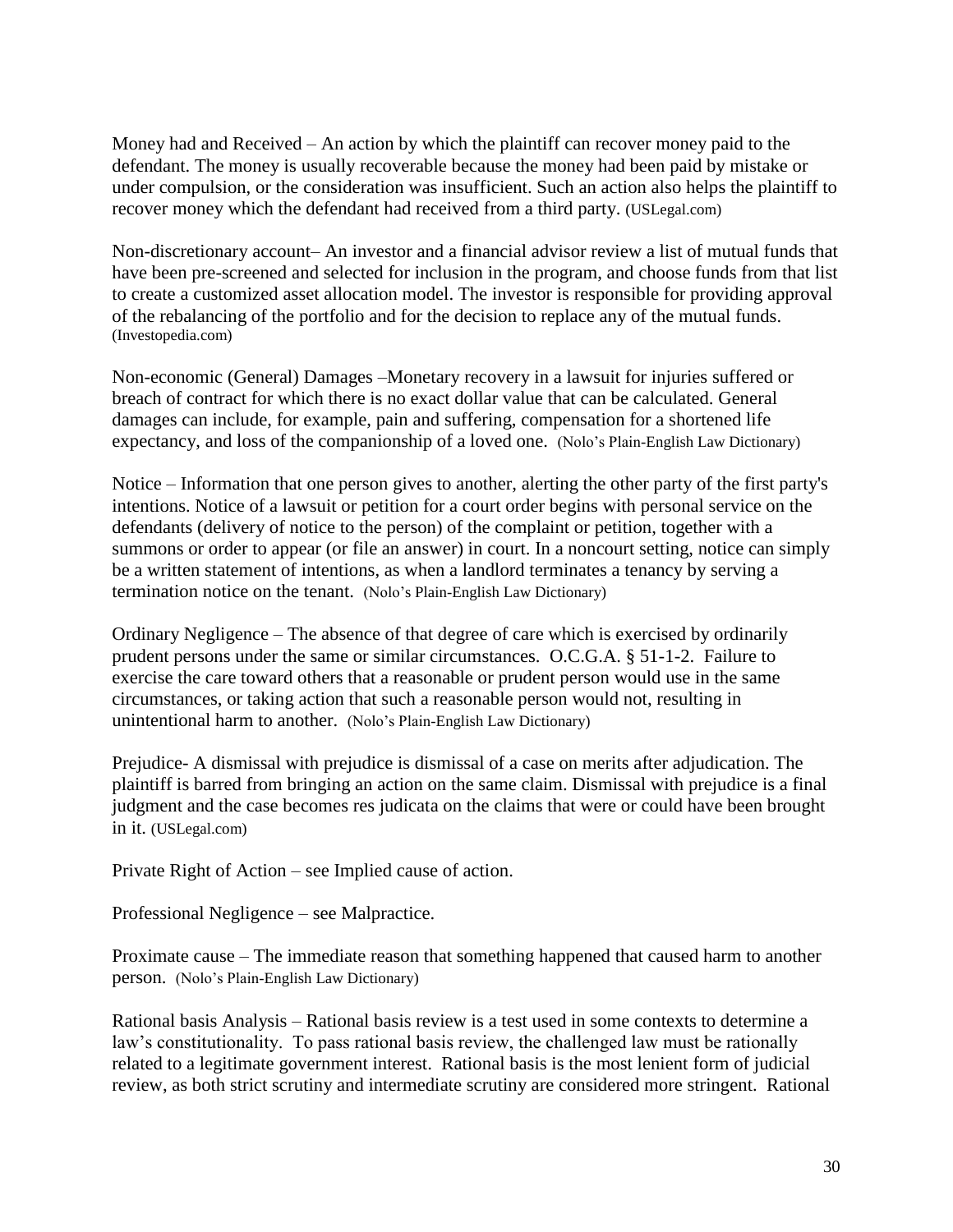basis review is generally used when in cases where no fundamental rights or suspect classifications are at issue. (Cornell University Law School Legal Information Institute)

Reasonable Care – The degree of caution and attention to possible dangers that an ordinarily prudent and rational person would use in similar circumstances. This is a subjective test of determining whether a person is negligent and therefore liable. (Nolo's Plain-English Law Dictionary)

Right to Redeem – The right to buy back property, as when a homeowner pays off a mortgage. (Nolo's Plain-English Law Dictionary)

Remittitur – Latin for "it is sent back." 1) A judge's order reducing a judgment awarded by a jury. 2) An appellate court's transmittal of a case back to the trial court so that the case can be retried, or an order can be entered consistent with the appellate court's decision (such as dismissing the plaintiff's case or awarding costs to the winning party on appeal). (Nolo's Plain-English Law Dictionary)

Reservation of Rights  $-A$  term referring to a situation arising when there is a question as to whether a medical service is covered; usually the insurer is obliged to defend a claim while a coverage issue between insurer and policyholder is being resolved. (Freedictionary.com)

Restatement – A series of legal treatises that set out basic U.S. law on a variety of subjects, written and updated by legal scholars and published by the American Law Institutes. While not having the force of statutes or court rulings, the Restatements (as lawyers generally call them) are prestigious and can carry some weight in a legal argument. Topics covered include agency, contracts, property, torts, trusts, and more. (Nolo's Plain-English Law Dictionary)

Separation of powers – Political doctrine of constitutional law under which the three branches of government (executive, legislative, and judicial) are kept separate to prevent abuse of power. Also known as the system of checks and balances, each branch is given certain powers so as to check and balance the other branches. (Cornell University Law School Legal Information Institute)

Statute  $- A$  law enacted by a legislative body, such as the United States Congress, or a state senate. (Cornell University Law School Legal Information Institute). The Official Code of Georgia Annotated, otherwise known as " $O.C.G.A$ ," is the statute which includes all of the laws of the state of Georgia.

Statute of Limitations – The legally prescribed time limit in which a lawsuit must be filed. (Nolo's Plain-English Law Dictionary)

Suspect Classification – In constitutional law, a group that meets certain qualifications that make the group likely subjects of discrimination. Suspect classifications include those based on race, national origin, and alienage. (Nolo's Plain-English Law Dictionary)

Tax deed – A deed issued to the successful purchaser at an auction for unpaid real estate taxes, but only after passage of a predetermined period of time during which the owner may reclaim the property by paying all past-due taxes, expenses of sale, and interest. (Freedictionary.com)